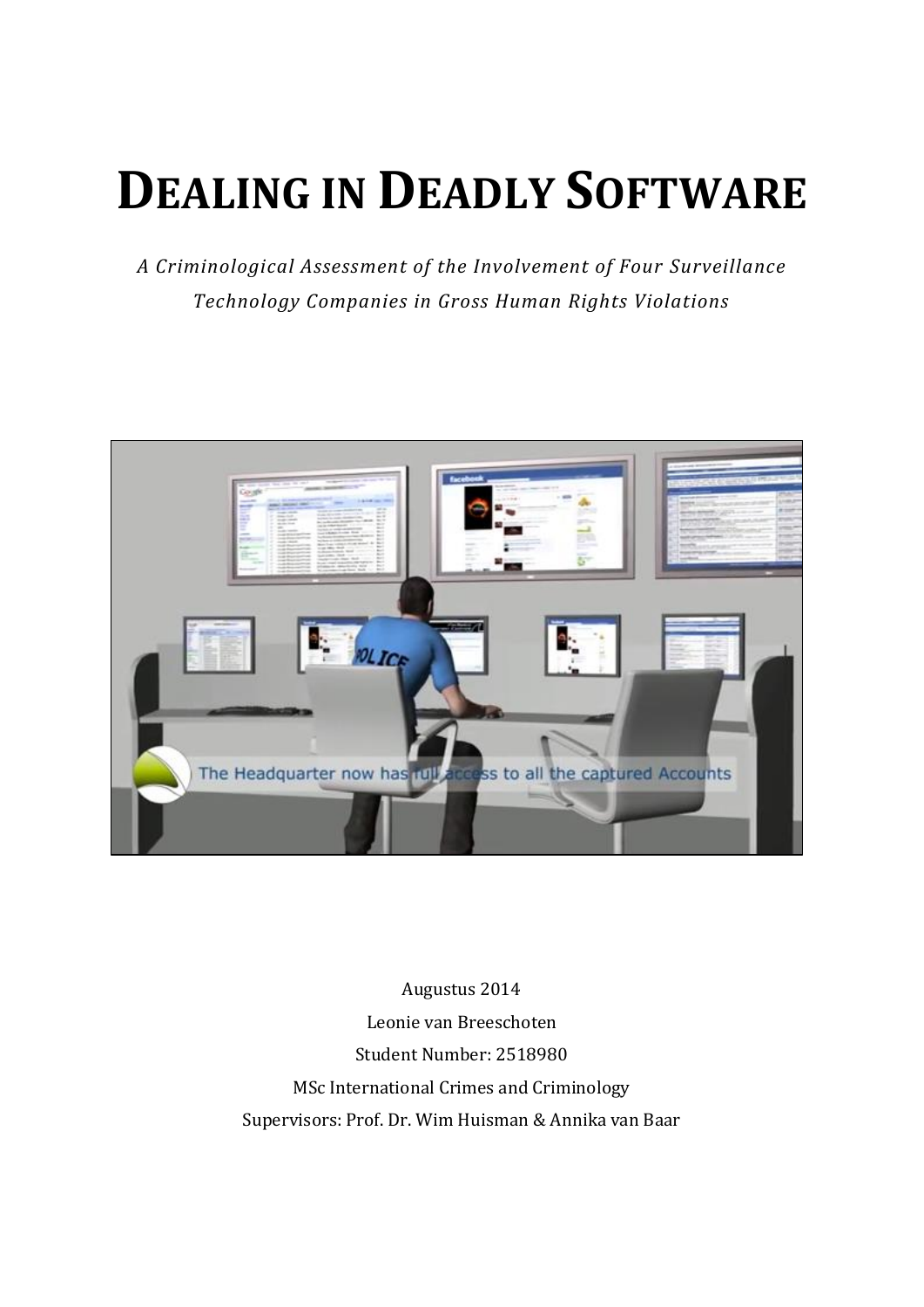| References 30 |  |
|---------------|--|

# **TABLE OF CONTENTS**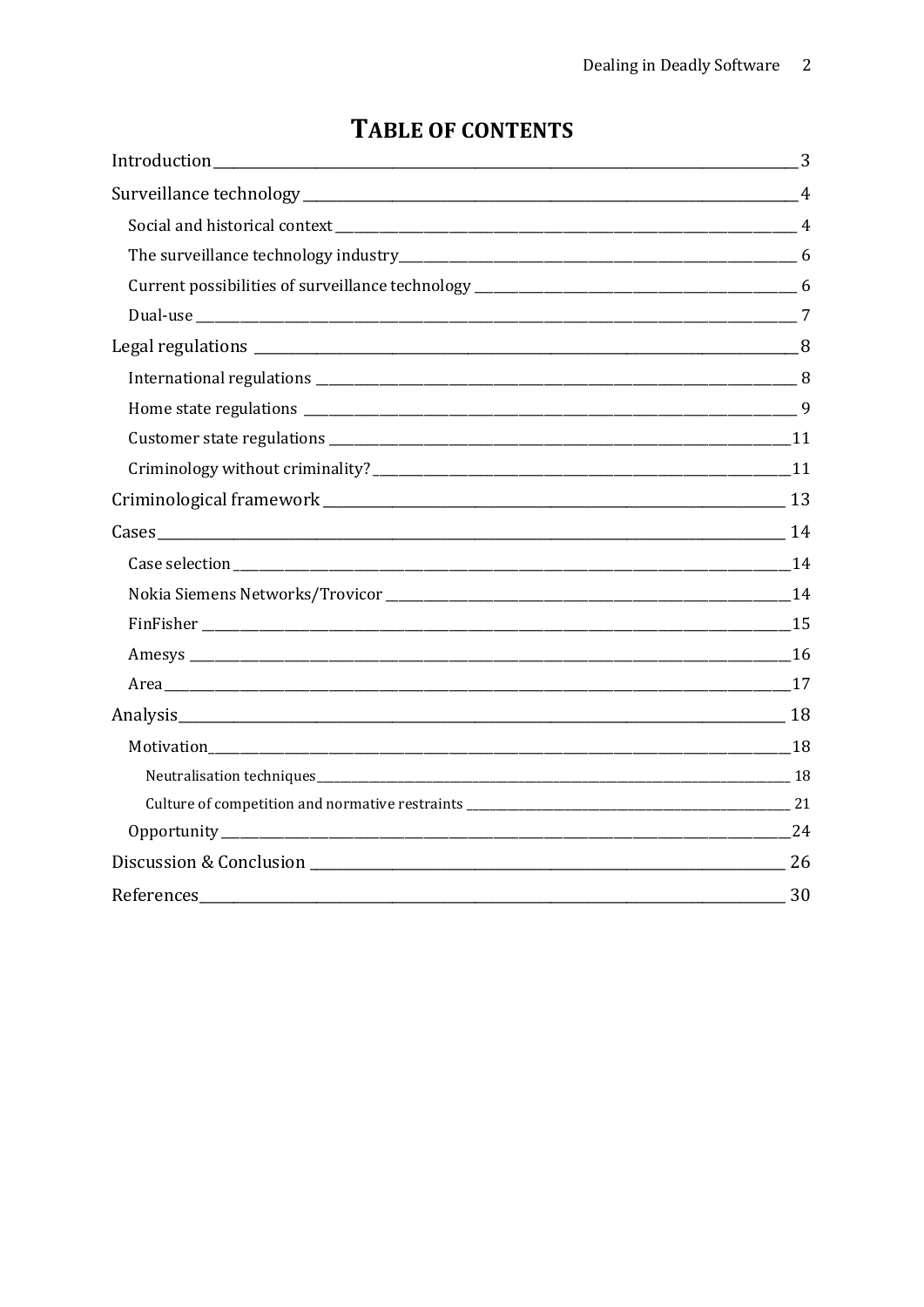# **DEALING IN DEADLY SOFTWARE**

*A Criminological Assessment of the Involvement of Four Surveillance Technology Companies in Gross Human Rights Violations*

# **INTRODUCTION**

<span id="page-2-0"></span>Authoritarian regimes have, by their very nature, always aimed to exert a tight control over their population; influencing public opinion and limiting dissent are often perceived as essential to staying in power. Consequently, authoritarian governments tend to employ farreaching measures to silence dissenting voices, with human rights organisations reporting imprisonment, torture and even murder of dissidents. For many authoritarian leaders controlling their populations has taken a new turn now that technology is playing an allencompassing role in many people's lives. Every activity of dissidents in cyberspace<sup>1</sup> can be monitored: their emails and texts can be read, their phone calls or Skype conversations can be listened to, and their movements can be tracked through GPS. Additionally, for the first time in history technology enables governments to scan the entire online or mobile networks in order to identify dissidents of whom it was previously unaware. Technology has not lead to a change in the behaviour of authoritarian governments, but it has provided new means, and thereby has made the process much more efficient. Had States not had access to surveillance technology, they would not be able to identify dissidents as easily, and fewer people would fall victim to gross human rights violations (GHRV)<sup>2</sup> at the hands of their governments.

Technology is not simply 'out there' for everyone to do with whatever they want. Technological tools, both software and hardware, are designed by people to serve specific needs. Many companies are specialised in providing governments with surveillance technology, and thereby facilitate<sup>3</sup> the crimes of the States. Due to the nature of the products and the

<sup>1</sup> In this article I refer to 'cyberspace' when discussing the main 'place' that is being surveilled with surveillance technology. The term was coined by the science fiction writer William Gibson, and refers to the "consensual hallucination" where our communications by means of information and communication technology (ICT) seem to exist. It includes the internet, but also, for example, telephone communications. <sup>2</sup> 'Gross human rights violations' refers to the most serious violations of human rights. Although no official list exists that enumerates which crimes are seen as most serious, the United Nations Sub-Commission on Prevention of Discrimination and Protection of Minorities holds GHRV to "include at least the following: genocide; slavery and slavery-like practices; summary or arbitrary executions; torture and cruel, inhuman or degrading treatment or punishment; enforced disappearance; arbitrary and prolonged detention; deportation or forcible transfer of population; and systematic discrimination, in particular based on race or gender."

<sup>3</sup> For readability purposes and because I deem an in-depth legal analysis outside of the scope of this article, I have used terms like 'facilitating' 'enabling' 'aiding' 'involvement' and 'complicity'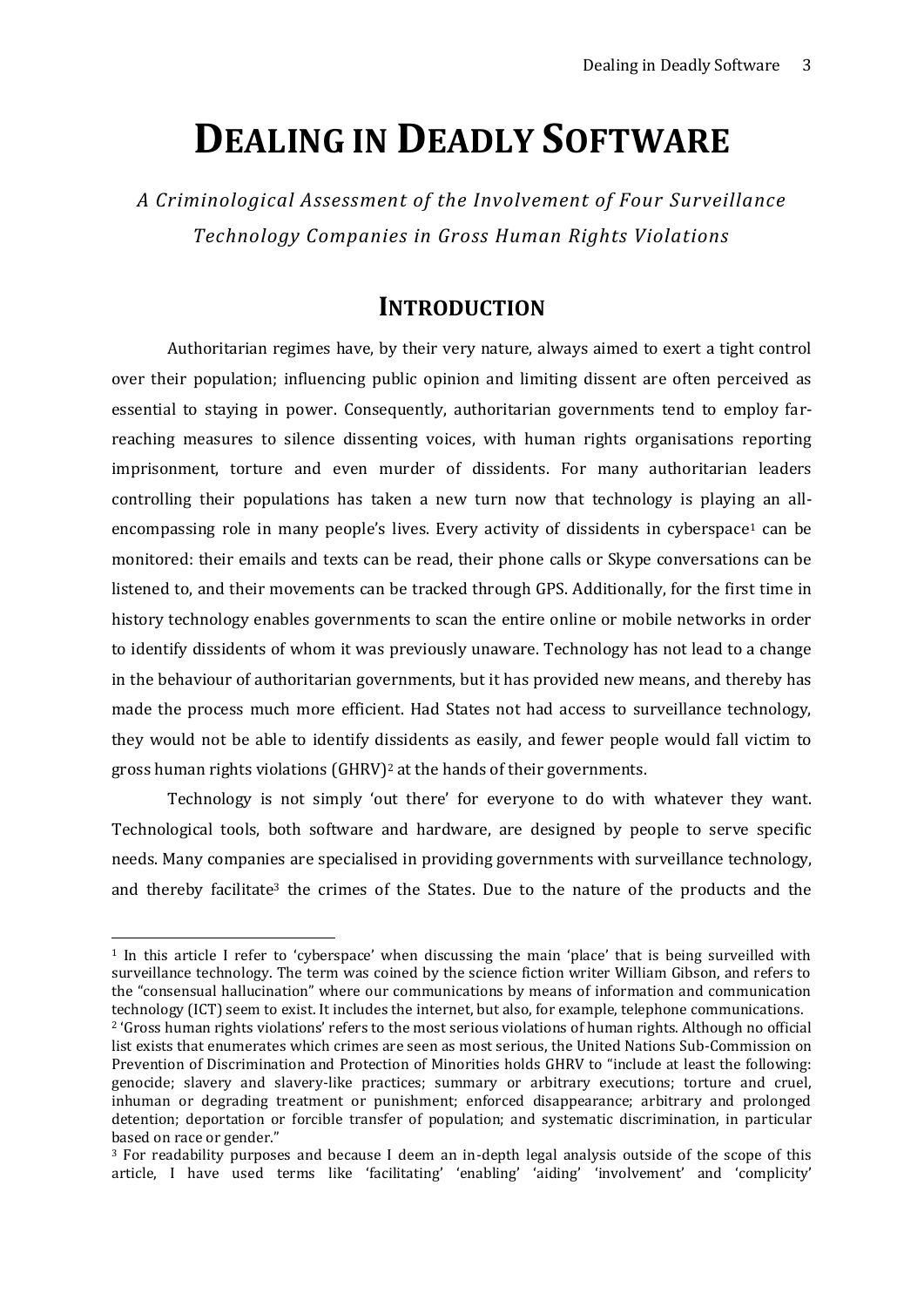demands of customers, corporations often cannot but have been aware of the potential harmful consequences of their products.

The study of corporate involvement in GHRV and international crimes<sup>4</sup> is a new development in criminology, and lies at the crossroads of the study of GHRV/international crimes and the study of corporate crime. To my knowledge no study focussing specifically on the involvement of surveillance technology companies exists. In this article I aim to work towards filling this gap, by exploring the etiology of the involvement in GHRV of four companies; namely Nokia Siemens Networks/Trovicor, FinFisher, Amesys and Area. I will firstly explore the research question *how does the sale of surveillance technology enable GHRV?* In order to do so the following topics will be explored: the social and historical context of surveillance technology, the nature of the surveillance technology industry, the current possibilities of surveillance technology, and the 'dual use' of surveillance technology (that it can be used for both harmful and non-harmful purposes). Following I will explore the legal framework in order to answer *is selling surveillance technology that is used to enable GHRV crime?* As the answer is negative form a purely legal perspective, I will consequently set out why I maintain that the behaviour can still be seen as 'crime' for criminological purposes and thus allow for a criminological assessment. Following I will apply a well-known theory of 'regular' corporate crime -namely James William Coleman's theory that corporate crime occurs as a result of the confluence of appropriate motivation and opportunity- to the four cases, in order to answer the question *how can the involvement of Nokia Siemens Networks/Trovicor, FinFisher, Amesys and Area in GHRV be explained, using Coleman's theory of motivation and opportunity?* In order to answer this question I will firstly set out the criminological framework, and provide a summary of the cases, after which I will conduct the analysis. Lastly there will be a discussion and conclusion.

# **SURVEILLANCE TECHNOLOGY**

# *SOCIAL AND HISTORICAL CONTEXT*

<span id="page-3-1"></span><span id="page-3-0"></span>Our dependence on cyberspace has increased tremendously in a relatively short period of time. Was it in the 1960s only used by a select group of people, nowadays it plays an all-

-

interchangeably here. For an overview of the (legal) differences between the terms see: International Commission of Jurists (2008).

<sup>4</sup> In this article I will use the concept GHRV rather than international crimes (war crimes, crimes against humanity and genocide). The acts being discussed here can potentially qualify as both; however, because I consider the legal analysis beyond the scope of this article, I prefer to talk about GHRV, which has fewer legal requirements (for example with regards to scale). Additionally, as the corporations discussed in this article facilitate crimes committed by a State, I prefer using a body of law that deals with State responsibility over one dealing with individual criminal responsibility.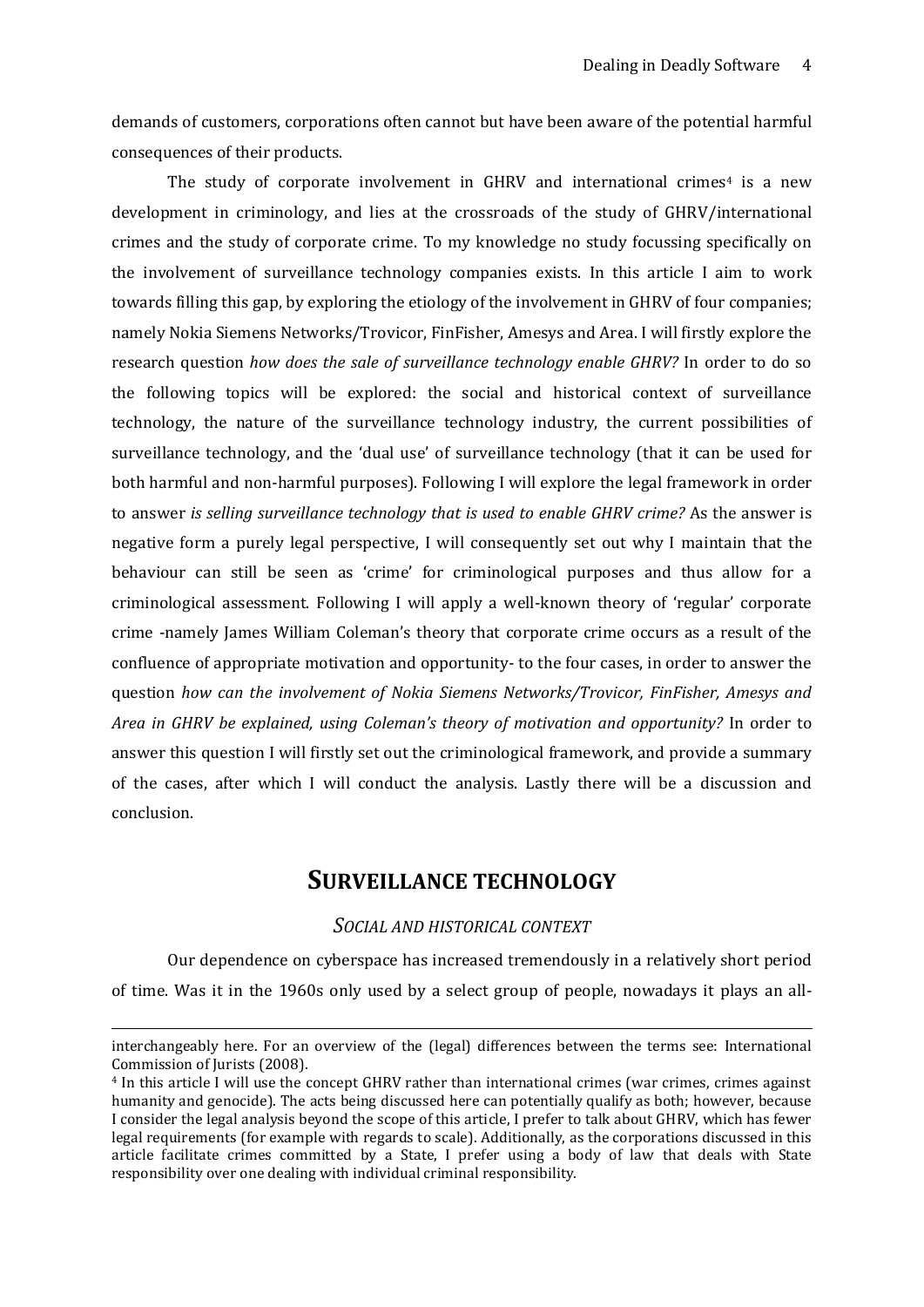encompassing role in our lives. Consequently the stakes for governments to be able to control it have increased tremendously (Deibert and Rohozinski, 2012, p. 21). Four phases of cyberspace regulations by governments are identified by Deibert et al. in their research on trends and patterns shaping information controls around the world: the *open commons* phase (1960s to 2000), the *access denied* phase (2000-2005), the *access controlled* phase (2005-2010), and the *access contested* phase (2010 and beyond). These phases of regulations apply both to authoritarian and democratic governments, be it to different extents. The *open commons* phase refers to the time when there were hardly any governmental regulations over cyberspace, and when it was expected that it would remain open commons. It was perceived as too new and too different, which made that States could not reach it. Consequently, ICT was seen as a force that would inform, empower and liberate citizens. During the *access denied* phase States began to try to exert their control over cyberspace by erecting filters that block access to certain information. During the subsequent *access controlled* phase States started using more 'offensive' methods, such as computer network attacks, espionage, and aggressive propaganda. These mechanisms are more subtle and nuanced than completely blocking certain information, and technological and non-technological measures (such as law enforcement or legal measures) supplemented each other. The last phase, *access contested*, is only just beginning. In this phase cyberspace is no longer seen as a separate space, but as something that is intimately linked with all other aspects of our lives. As a result it is perceived as another terrain than can be controlled, over which advocates for open access, governments, and corporations strive for control. In this phase governments are committed to developing offensive actions in cyberspace against adversaries (Deibert et al., 2012, pp. 6-18).

Surely, in a number of revolutions, such as the 2004 Ukrainian Orange Revolution, ICTs have been an immense aid to protesters. Yet according to Lange (2014) this is due to the fact that the government had simply been unprepared for it at the time (p. 55). Morozov (2011) and Lange (2014) both maintain that –especially authoritarian- governments responded to the notion that ICTs aid dissidents by increasing their ability to surveil and hack their citizens' activities in cyberspace, leaving it more and more unlikely that ICTs can aid dissidents to the same extent in the future (pp. 9-14; p. 59). Still, even though it has become clear that the notion that cyberspace is and should remain open, cannot be touched by governments, and will lead to democratisation is unrealistic, it continues to prevail (Morozov, 2011; Deibert et al., 2012, pp. 6- 8; Lange, 2014, p. 48).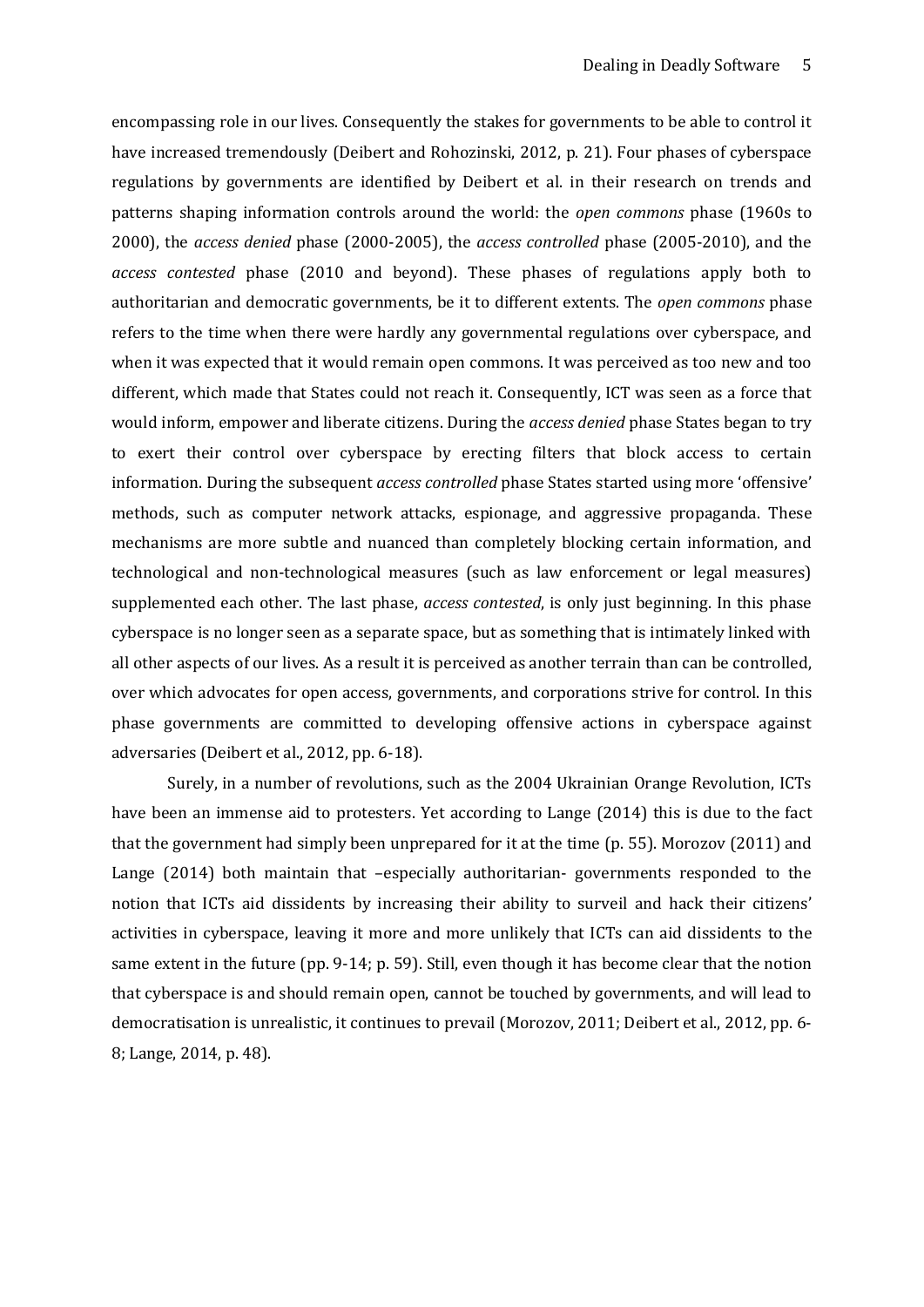#### *THE SURVEILLANCE TECHNOLOGY INDUSTRY*

<span id="page-5-0"></span>The precise size of the surveillance technology industry is unknown as data about surveillance companies is mostly very difficult to obtain because the mass surveillance industry is highly secretive (Lange, 2014, p. 48; Deibert and Rohozinski, 2012, p. 34). The Spyfiles, a project from WikiLeaks and partners,<sup>5</sup> has currently identified 160 surveillance technology companies, but this is not a complete list. It should also be noted that this does not mean that all these surveillance technology companies are also involved in GHRV; their products could also be used for legitimate purposes in countries that are not authoritarian (see section on dual-use below).

In the previous section I have set out how the demand of States for surveillance technology has increased now ICTs play such an important role in many people's lives and States have seen how ICTs can aid dissidents if not controlled. The production and design of surveillance technology is, however, not only driven by market demands. As Deibert and Rohozinski (2012) note, companies in the surveillance technology business are also a "constitutive force that shapes and affects the realm of the possible," and create new products and possibilities States may never even have thought of (p. 34).

Corporations sell surveillance technology to governments, law enforcement agencies and intelligence organisations, but also telecommunications operators and internet service providers are important customers (Fuchs, 2013, pp. 1346-7). In reality also sales to the second group can enable governments, law enforcement agencies and intelligence organisations to surveil dissidents; telecommunications operators and internet service providers are in most countries (authoritarian and non-authoritarian) obliged to enable law enforcement agencies to intercept traffic. Moreover, in many authoritarian countries telecommunications operators and internet service providers are State-owned or controlled (Deibert et al., 2012).

#### *CURRENT POSSIBILITIES OF SURVEILLANCE TECHNOLOGY*

<span id="page-5-1"></span>Surveillance technology can roughly be divided in two types of surveillance: mass surveillance technology and targeted<sup>6</sup> surveillance technology. Mass surveillance technologies indiscriminately scan entire networks and thus have the ability to *identify* potential threats, for example by searching for the use of specific words, or by mapping who communicates with

-

<sup>5</sup> The Spyfiles are a project from WikiLeaks, Bugged Planet, Privacy International and six media organisations: Bureau of Investigative Journalism, l'Espresso, La Republica, ARD, The Hindu, and The Washington Post.

<sup>6</sup> Targeted surveillance (or interception) is often referred to as lawful surveillance. These terms are not exactly interchangeable, as 'lawful' refers to what is allowed by law, and 'targeted' to the fact that only pre-determined targets are surveilled. In practice, however, this often comes down to the same, as in many countries only targeted surveillance is lawful.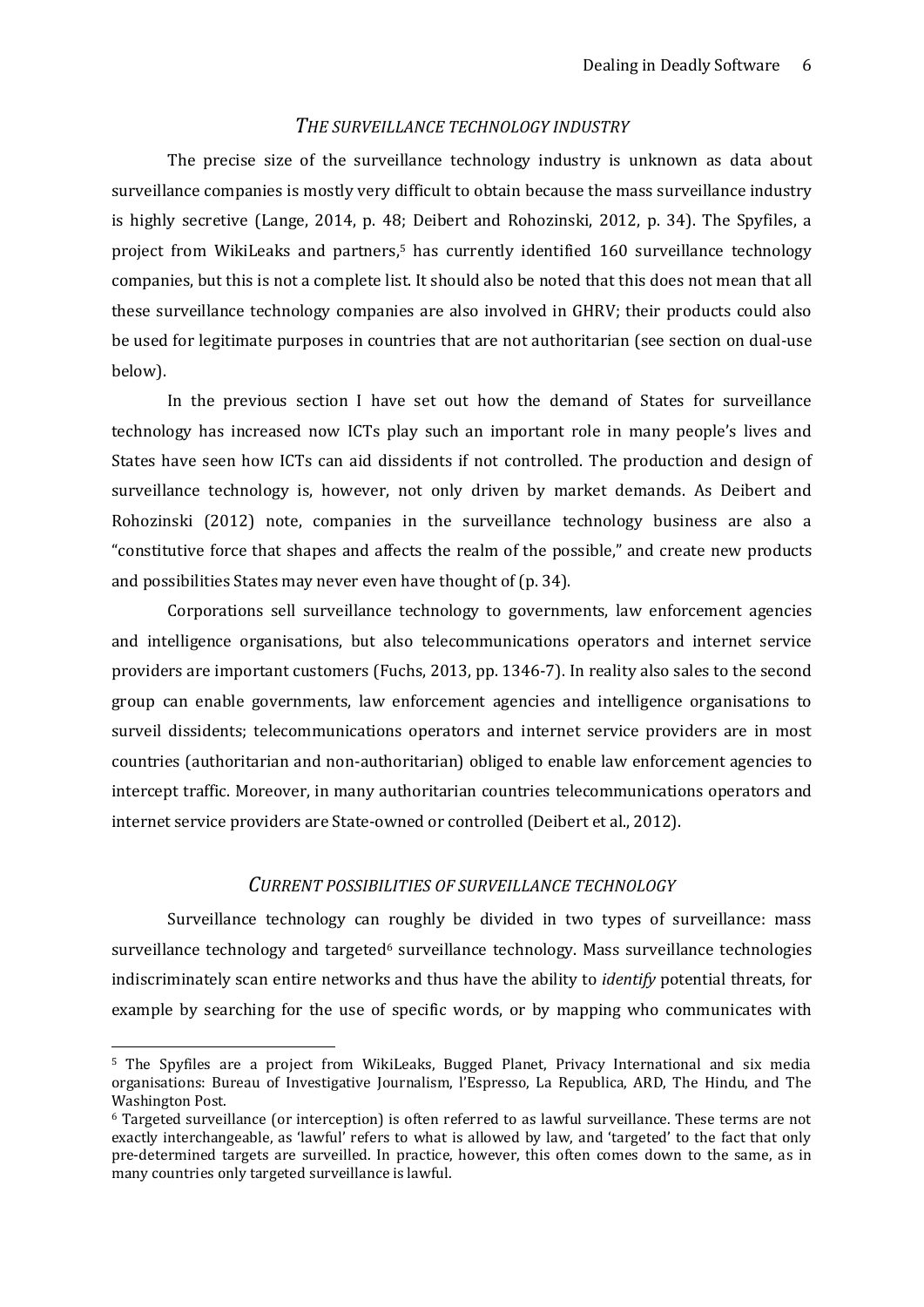other known criminals or dissidents. The data from the entire network can also be stored and analysed at a later time, would anyone become a suspect in the future. Targeted surveillance technology enables those conducting the surveillance to collect more data on previously identified 'targets'. Next to monitoring a target's internet and telephone behaviour through collecting data at the level of the internet or telephony provider, data is collected by hacking into a device (computer or smartphone) or network known to belong to the target. Hacking into the device of the target can be done remotely, for example by sending the software disguised as something else (in an e-mail, or as an update for a programme like iTunes or Adobe Flash Player) so the target installs it by accident, or by locally installing the software (e.g. from a CD or USB, or over the local network), which thus requires physical proximity to the device (FinFisher suggests to have this done by housekeeping staff; FinFisher, n.d., p. 6). Once a device is infected, it is possible to monitor everything done with it. This makes it possible to read data thought to be encrypted (such as Skype communications), as the data is intercepted on the device itself, before it is encrypted. Moreover, once hacked into a device, it is also possible to read or copy the data on the hard drive, log which keys the target presses, track the location of the target through GPS, and remotely turn on webcams or microphones, and thus collect data on the 'real-life' activities of targets in proximity to the infected device. It is even possible to change e-mails sent by a target while they are on their way to the recipient. Additionally, by using voice recognition to scan phone networks, or facial recognition to scan through photographs or surveillance videos, governments can collect even more data on a specific target. Typically a variety of products are coupled to monitoring centres where the collected data is stored, monitored and analysed. The analysis is largely done by the technology, and employees are only presented with 'red flags' (Wikileaks, n.d.; Cohn, Timm and York, 2012, p. 2; Valentino-Devries, 2011; Trovicor, n.d.; FinFisher, 2014; Amesys, n.d.; Area, 2012).

#### *DUAL-USE*

<span id="page-6-0"></span>Surveillance technology is not necessarily used to identify dissidents and enable GHRV, it can also be used to identify criminals or terrorist and enable their capture; it thus has a dualuse. Traditional dual-use products can be used for both civilian and military purposes; the chemical thiodiglycol, for example, can be used to make textile but also to make chemical weapons. Surveillance technology, on the other hand, has only one application, which is arguably neither civilian nor military as it is applied to serve a governmental need, rather than a civilian one, but oftentimes outside of a military context (Brown and Korff, 2012, p. 37). The difference between surveillance technology being used for 'normal' or harmful purposes lies not in the technological functionality of the product, but in the people targeted. Many surveillance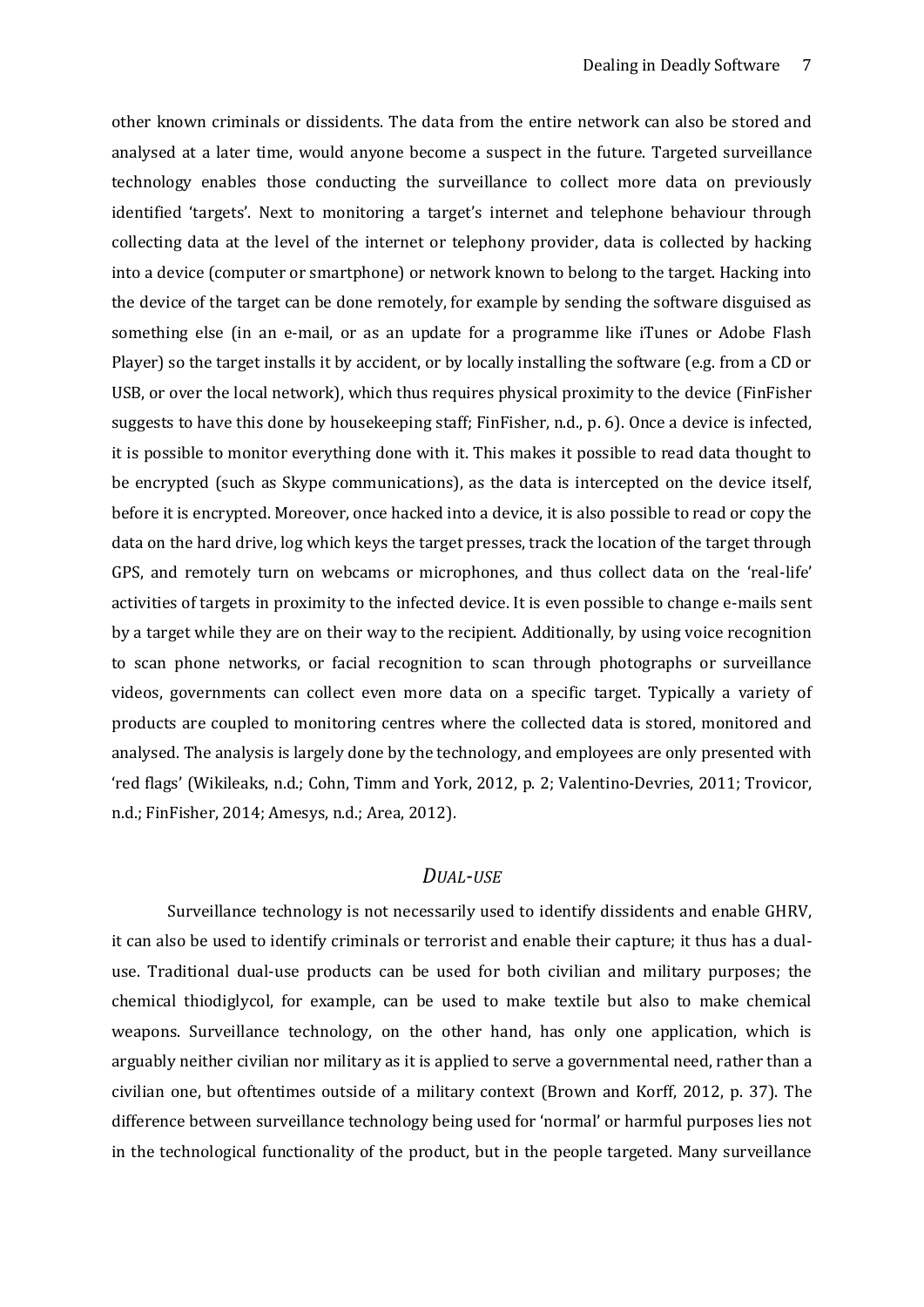technology companies focus on the fact that that they only sell their products to governments and law enforcement, which use it for 'lawful interception.'<sup>7</sup> However, lawful interception refers to what is lawful in the country where the technology is employed, but this does not necessarily have to be in accordance with human rights standards. As Marietje Schaake (2013), member of the European Union parliament, asked: "how lawful can interception be without the rule of law?" The same act can constitute law enforcement in an authoritarian State, but a human rights violation in a liberal one. In China, for example, 'crime' is defined broadly to include political dissent. Therefore imprisonment of a dissident is law enforcement according to the Chinese. Is the imprisoned then a criminal, or a victim of human rights violations (Mackinnon, 2012, p. 197)?

# **LEGAL REGULATIONS**

<span id="page-7-0"></span>In the current instance it is the State that is the primary perpetrator of the GHRV, and the corporation is facilitating this by providing surveillance technology; as such it can be seen as corporate-facilitated State crime.<sup>8</sup> Corporate facilitation of State crimes can be regulated in two ways: the corporate complicity in crimes committed by another –the State or a State official- can be addressed, or the contribution –the sale of surveillance technology- can be prohibited on its own, most notably through trade regulations. Additionally, the international context in which these products are sold means that there are several legal frameworks that could regulate this; it can be done internationally, by the State in which the company is based (the home-State), or by the State with which the company does business (the customer-State). Below I will discuss the regulations per legal framework.

#### *INTERNATIONAL REGULATIONS*

<span id="page-7-1"></span>There are no mechanisms under international law that deal directly with the involvement of corporations in GHRV or international crimes, neither as primary nor as secondary perpetrator. Although in the human rights framework corporations are to respect human rights, they are not subject to any binding legal obligations. States have an obligation to

<sup>7</sup> This was also the approach explicitly taken by Trovicor, FinFisher and Area on their websites.

<sup>8</sup> The term 'corporate-facilitated State crime' was coined by Matthews (2006, p. 119) as an addition to two categories of State-corporate crime proposed by Kramer and Michalowski: State-facilitated corporate crime, and State-initiated corporate crime (as cited in: Kramer, Michalowski and Kauzlarich, 2002, p. 271). In contrast to State-facilitated or State-initiated corporate crime, where the corporation is the primary perpetrator, and the crimes occur as the State failed to regulate (State-facilitated) or directed or approved the acts (State-initiated), the primary perpetrator of corporate-facilitated State crime is the State, whose "illegal or socially injurious actions […] are knowingly facilitated by the voluntary actions of a corporation" (Matthews, 2006, p. 119).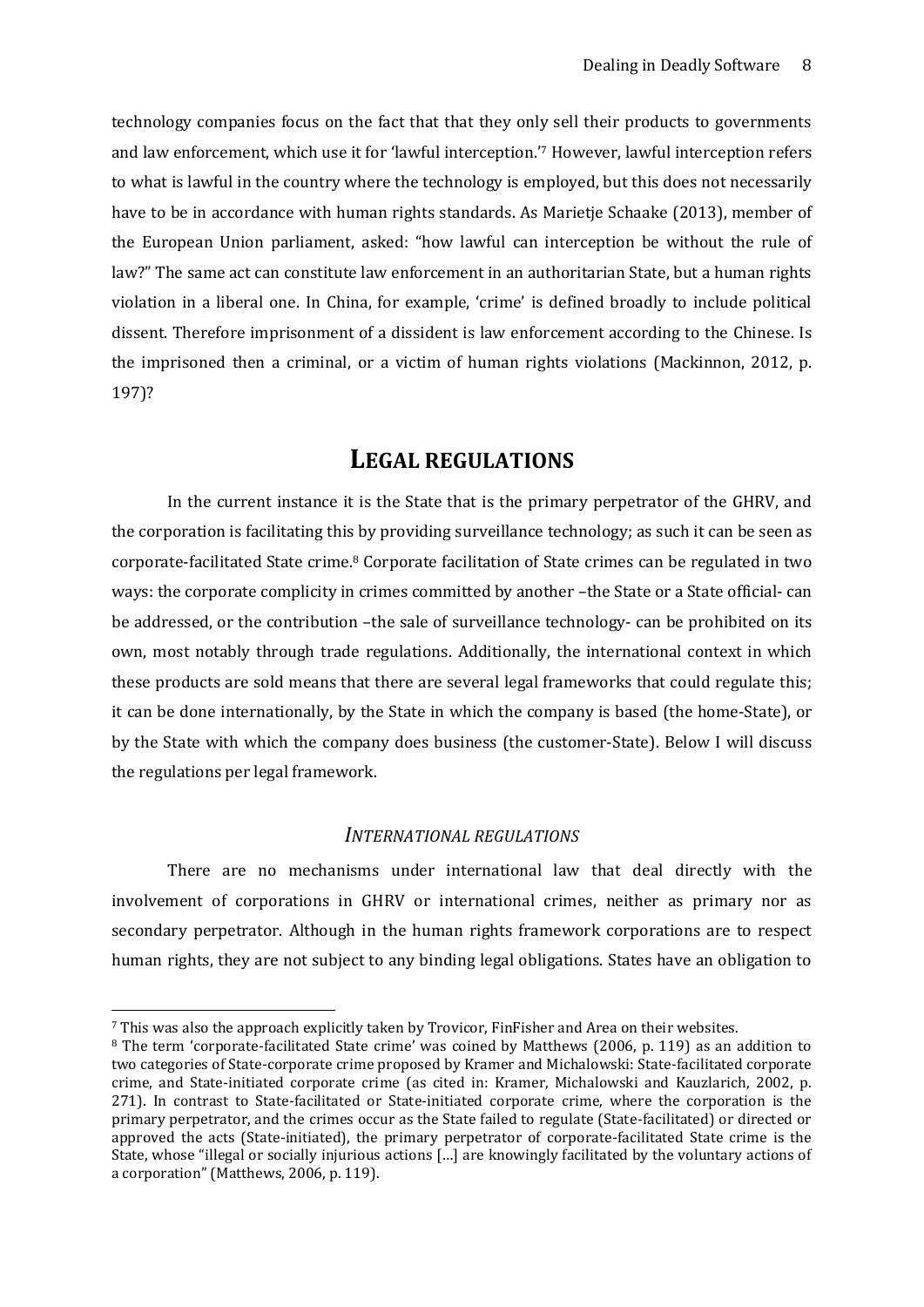protect against human rights violations, which thus includes those committed or aided by companies (Ruggie, 2011). An increasing number of (home-) States are taking steps to do so, however, there is little that can be done to enforce this obligation on States that do not honour their human rights obligation. As for international crimes, the main court prosecuting it –the International Criminal Court- solely has jurisdiction over natural persons, and cannot hold corporations accountable (Rome Statute, 2010, article 25). Theoretically it could prosecute individuals within a company, but until now it has not taken this approach.

The prohibition of the trade of surveillance technology (or other products) is primarily regulated on a national level. States can make international agreements, but the obligations would not directly affect the corporations but rather oblige States to ensure corporations respect these import and export agreements. This will be discussed further in the next section.

# *HOME-STATE REGULATIONS*

<span id="page-8-0"></span>Following a greater focus on human rights and an increase in obligations for States, prosecutions of corporations or corporate officials for their –often extraterritorial- involvement in GHRV or international crimes are increasingly taking place. However, these are still exceptional (Huisman, 2010, p. 42). So far, no corporation has ever been convicted for its involvement in GHRV or international crimes, although a number of individuals have been convicted for their involvement in the course of their corporate activities (Huisman, 2010, p. 49). None of these convictions were related to surveillance technology; yet, at the time of writing two surveillance technology companies are being investigated in France. The first is Amesys, which is accused of complicity in torture performed by the Libyan government, and the second is Qosmos, which is accused of complicity in human rights abuses by the Syrian government.<sup>9</sup> It should be noted, however, that both cases originated from a criminal complaint filed by human rights NGO's,<sup>10</sup> and were not instigated by the country's public prosecutor. Individuals and NGO's have also started a number of civil proceedings against surveillance technology companies, most notably in the United States under the Alien Tort Claims Act. Although settlements have been reached, none of these cases were won by the plaintiff.<sup>11</sup>

<sup>9</sup> For an overview of developments on the cases see the website of the Business and Human Rights Resource Centre: http://business-humanrights.org/

<sup>10</sup> Namely La Fédération internationale des ligues des droits de l'Homme (FIDH) and la Ligue des droits de l'Homme (LDH).

<sup>11</sup> Xiaoning et al. v. Yahoo! Inc, et al.: settled for unknown amount; Saharkhiz et al. v. Nokia Corporation et al.: dropped by the plaintiffs following "a reconsideration of the legal environment" (Farivar, 2010); Du Daobin et al. v. Cisco Systems, Inc. et al.: dismissed as the Court maintained that it was a political rather than a judicial decision whether certain products can be exported, and that it did not have the jurisdiction to assess whether a foreign sovereign engaged in violations of international law, which would be necessary to find that Cisco had assisted; Doe et al. v. Cisco Systems, Inc. et al.: pending.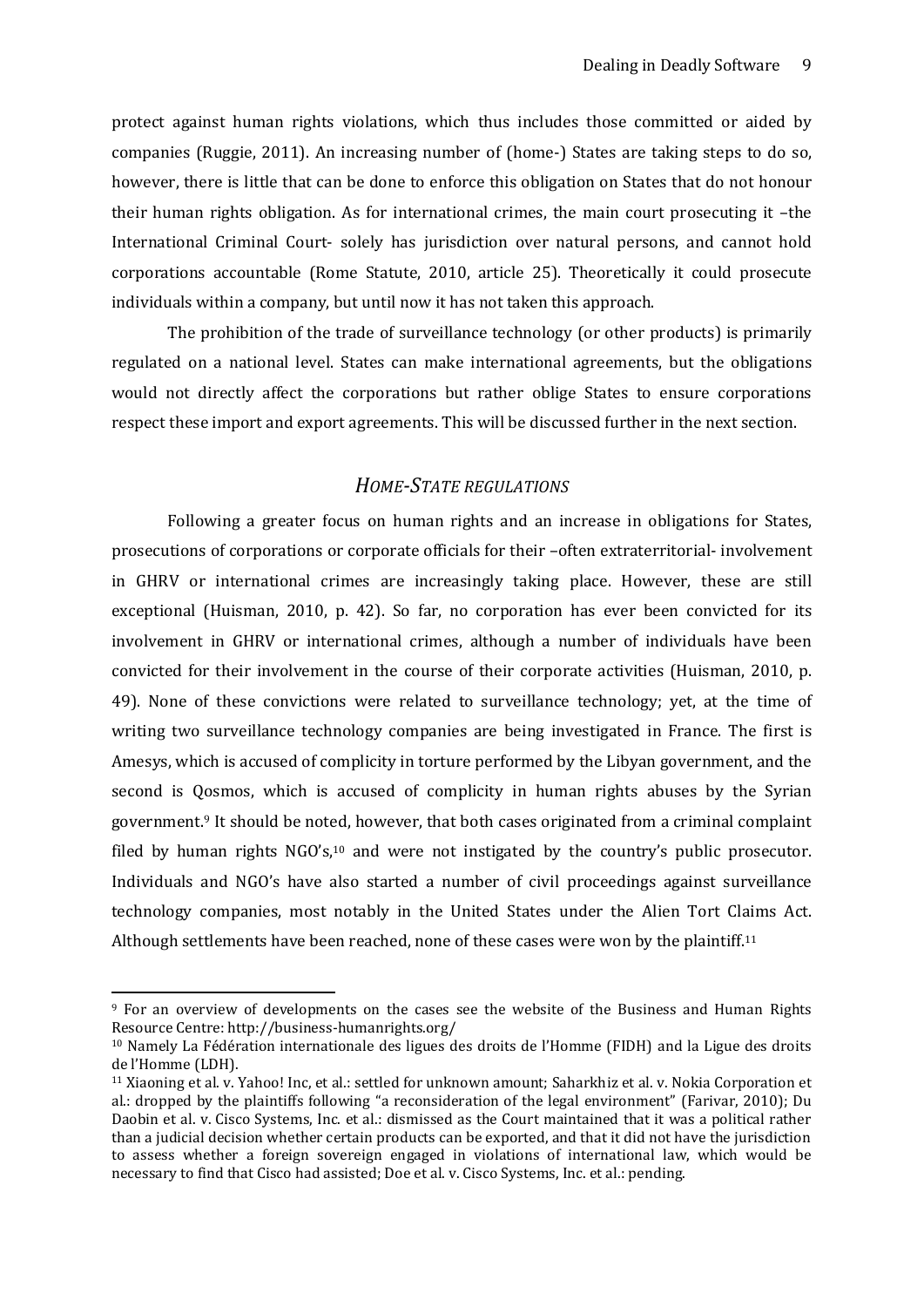Besides punishing corporate involvement in GHRV after it has taken place, home-States can also attempt to prevent future violations, most importantly through export regulations. It should be noted, however, that export regulations are generally not designed with the aim of preventing domestic corporations from contributing to GHRV, but rather to prevent that other States have access to certain goods. Yet by extension this also prohibits corporate involvement in GHRV through the sale of goods and services. It is up to States to determine which items are subject to export regulations, though this can also be done multilaterally (notably through the European Union, or the (non-binding) Wassenaar Arrangement on Export Controls for Conventional arms and Dual-Use Goods and Technologies, to which 41 States are party). However, as pointed out by Maurer, Omanovic and Wagner (2014), the export of surveillance technology products is currently not adequately regulated in the countries they examined (the United States, Germany, the United Kingdom and the European Union). They maintain that this is largely because export regulations have not kept up with new technology (p. 2). To illustrate: it was only in December 2013 that the first two types of surveillance technology products were added to the Wassenaar Arrangement.<sup>12</sup> The majority of surveillance technology products can thus be exported without consequence, and this holds especially true for newly designed products, as new laws to regulate will always lag behind. Yet even if all surveillance technology products would be included on export control lists, the particular dual-use nature of the products makes it very difficult to adequately assess what the end-use of the products will be. As described above, surveillance technology differs from 'regular' dual-use technology in that its technological functionality is the same when used to enable GHRV or for legitimate law enforcement. This means that it does not suffice for export authorities to assess who the enduser will be (e.g. a producer of textile or of chemical weapons); rather, the adherence of another State to human rights standards needs to be assessed. This is easily done when export restrictions are part of broader sanctions against a country internationally fallen out of grace – as was done by both the European Union and the United States when they explicitly included surveillance technology in the embargoes against Syria and Iran (Council Regulation, 36/2012; Council Regulation 264/2012; Executive Order 13628)- however, States might be more hesitant to prohibit the export of surveillance technology to human rights violating States with which they uphold friendly relations or on which they rely for import.

<sup>12</sup> Namely "intrusion software" (hacking equipment) and "IP network communications surveillance systems or equipment."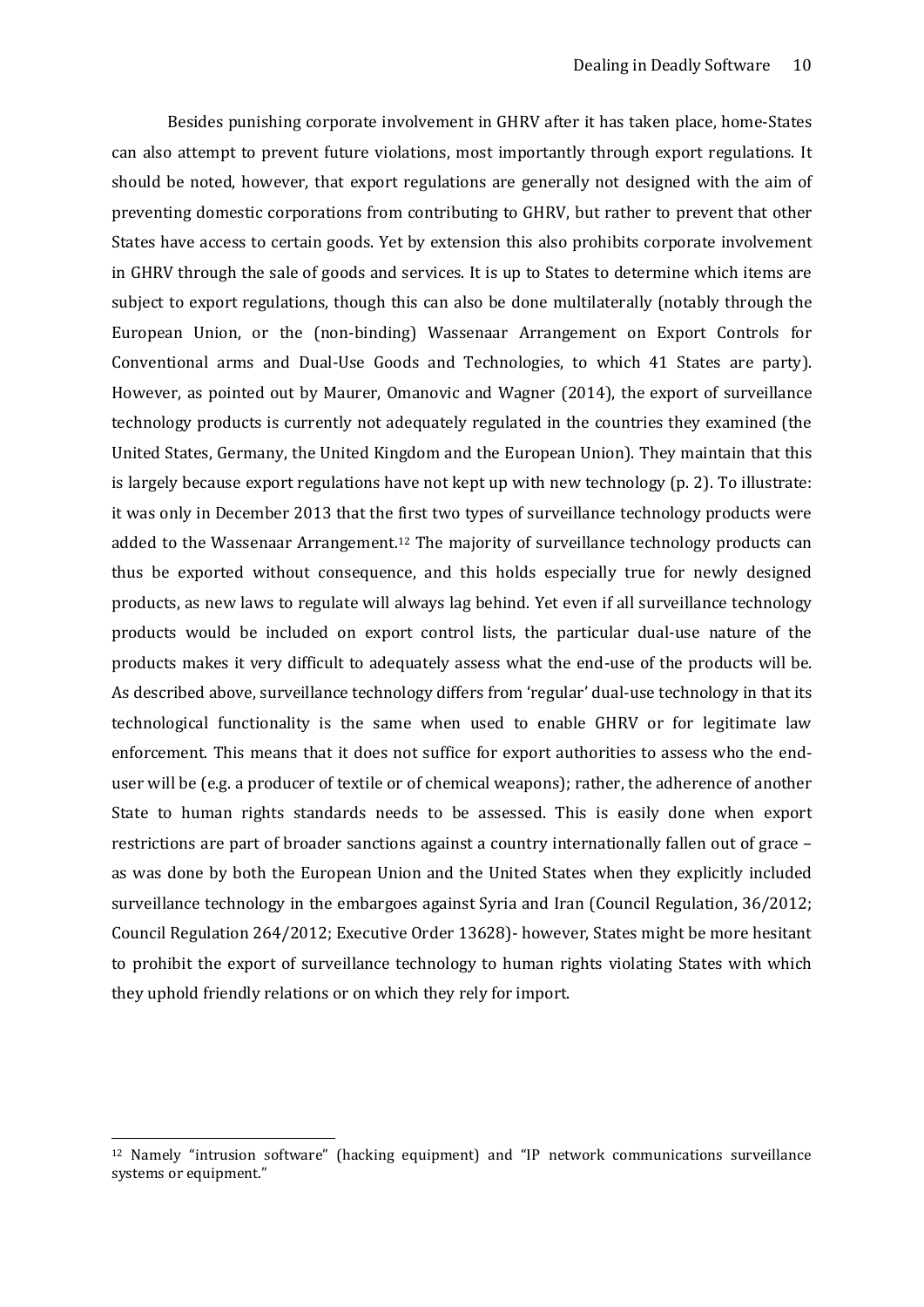# *CUSTOMER-STATE REGULATIONS*

<span id="page-10-0"></span>The description 'customer-State' already indicates that the relation between the State and the company here goes beyond that of mere legislator and subject; the State relies on the company to deliver surveillance technology. As the customer-State has an interest in acquiring these products, it almost never creates legal barriers to the import of the products (Huisman, 2010, p. 42). Additionally, it is also extremely unlikely that the complicity of corporations in the crimes of the State will be addressed. State crime almost always remains unlegislated and unpunished -after all, the State is both the legislator and the perpetrator- (Kauzlarich, Kramer and Smith, 1992, pp. 50-1) it is not surprising that this extends to the complicity of corporations in these crimes.

#### *CRIMINOLOGY WITHOUT CRIMINALITY?*

<span id="page-10-1"></span>As shown above, corporate involvement in GHRV by selling surveillance technology is not adequately prohibited. This raises the question why a criminological assessment would be called for; after all, is this really 'crime'? I maintain that the conduct of surveillance technology companies –as well as of most other instances of corporate-facilitated State crime- differs from 'regular' corporate crime in two ways; a) the acts by the primary perpetrator are not clearly criminal, but do cause social harm; and b) as the corporation is the secondary perpetrator, it is often very difficult to establish whether their conduct contributed or will contribute to the crime of the perpetrator, however, often it is certain that they took a foreseeable risk. Below I will argue that these points make a criminological assessment appropriate.

Firstly, providing authoritarian States with surveillance technology, even if not legally prohibited, does enable social harm. Crucial here is that, as described above, what is 'crime' is defined by States, and this often means that State crime, social harm caused by States, remains outside of the definition of crime. Should harm by the powerful then be omitted from criminological scrutiny simply because they have the power to decide what is legal? Critical criminologists did not think so, and searched for alternate ways to define crime rather than relying on the State-defined definition. An influential alternative was posed by Schwendinger and Schwendinger (1970) who interpreted crime as violations of internationally accepted human rights norms, and urged criminologists to depart from the State-defined definitions in order to "no longer […] be the defenders of order but rather the guardians of human rights" (p. 149).

The above mainly relates to why the acts of the State should be seen as crime, but as the corporations discussed here are not the primary perpetrators, the question remains whether their involvement can also be seen as 'criminal' and therefore can be subjected to criminological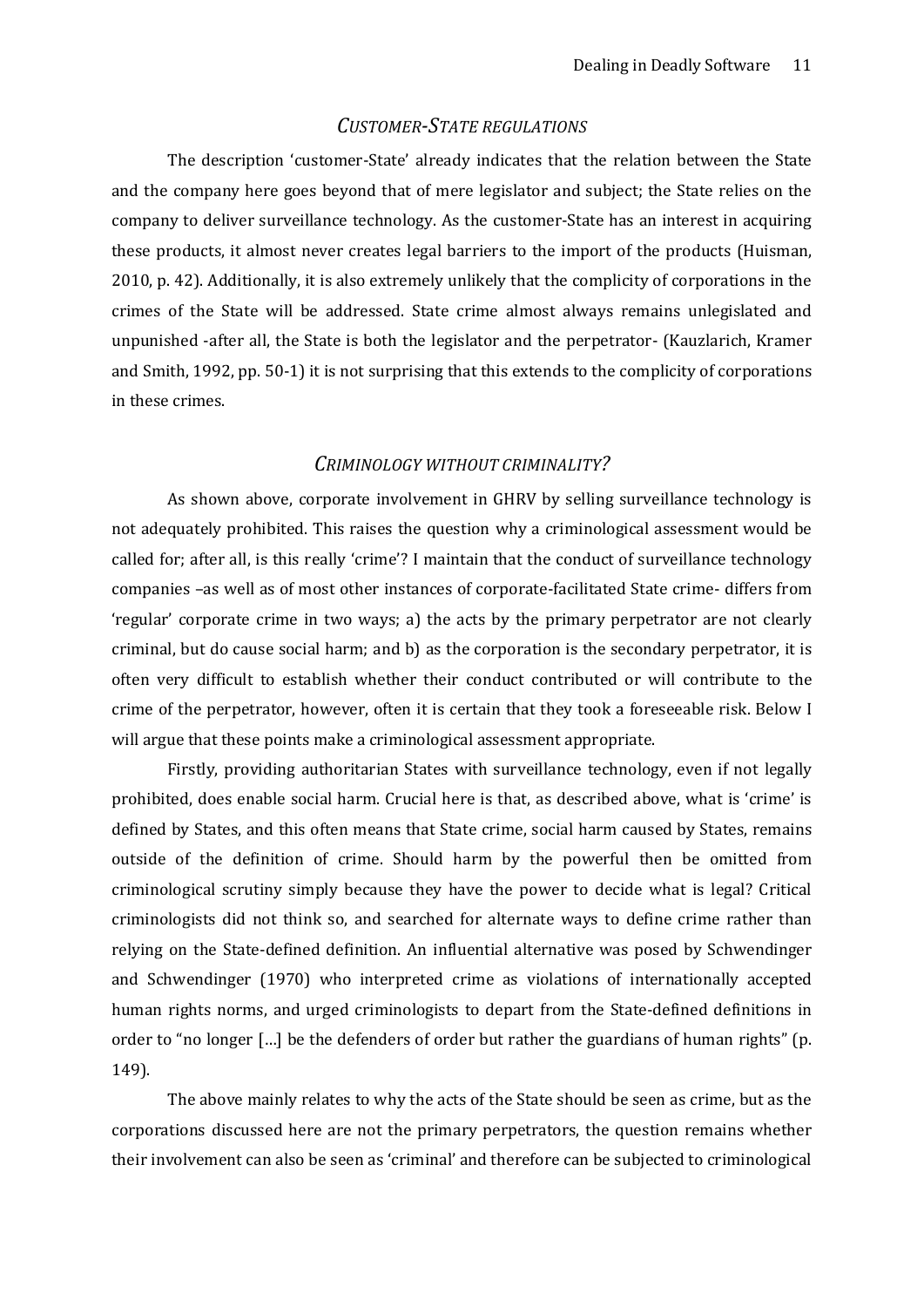analysis. In national law there are broadly two requirements in order to establish corporate complicity in crimes committed by another actor (although this differs between jurisdictions): a) there has to be some sort of *causation or contribution* between the acts of the corporation and the crime of the perpetrator, and b) the corporation had to have *knowledge or foreseeability* that the crime would occur (International Commission of Jurists, 200813). Problematically, the first aspect, causation or contribution, is very difficult to establish in most instances of corporatefacilitated State crime, as customer-States (but sometimes also home-States) often refuse to cooperate, and the geographical distance between a prosecutor (or journalist, scientist or other investigator) obstructs evidence collection. Moreover, linking the use of products provided by a corporation to a specific crime (e.g. showing that it was a certain surveillance technology product that facilitated the torture of a certain individual) can be very difficult.<sup>14</sup> However, I would argue that in order to allow for a criminological assessment only knowledge or foreseeability should be taken into account, while causation is irrelevant, because the results of the corporations' behaviour lie outside of their control. They delivered the bombs, but whether these will eventually be dropped, and whether these will hit a lawful or unlawful target, is out of their hands. Had the products malfunctioned, forgotten about, or had the government simply decided not to use them, the companies would not have been complicit, but their behaviour would have been exactly the same. Gobert and Punch (2003) set out this argument, and maintain that a defendant's (criminal) responsibility should not be assessed by the results of his behaviour, as the "actual results may be affected by events, circumstances and fortuities beyond a defendant's control" (p. 144); rather, they argue, the focus should be on the risk taken, as this more strongly reflects the defendant's culpability or moral blameworthiness. Following this logic I maintain that it should not be the extent to which a corporation's actions caused or contributed to the GHRV of a State that determines whether a corporation did something 'criminal;' no, rather, it should be the risk taken by the company – determined by the knowledge

-

<sup>&</sup>lt;sup>13</sup> The ICJ lists three factors indicative of the likelihood that a corporation will be held legally accountable for complicity in GHRV; causation/contribution, knowledge and foreseeability, and proximity. Here I have only discussed the first two because I maintain that proximity is indicative of whether the other two requirements can be established, rather than that it is a legal requirement on its own.

<sup>&</sup>lt;sup>14</sup> A notable case where this was done very successfully was in the Dutch criminal case against the businessman van Anraat, who was found guilty of complicity in war crimes by the Iraqi government against the Kurds by delivering the chemicals that were used in chemical weapons. Documentary evidence and witnesses established his knowledge that the chemicals would be used for chemical weapons, but in order to establish causation it had to be proven that (some of) the chemicals he sold had ended up in the bombs that were used in the war crime against the Kurds. The prosecution successfully showed through a mathematical scenario created by an expert witness that following the substantive amount of Thiodiglycol he provided and the methods in which the Iraqis produced mustard gas it could be assumed that the chemicals supplied by him ended up in ammunition filled with mustard gas (District Court of The Hague, 23 December 2005, Case No. AX6406; Court of Appeal of The Hague, 9 May 2007, Case No. BA6734 (available in English at [http://ljn.rechtspraak.nl\)](http://ljn.rechtspraak.nl/); Dutch Supreme Court, 30 June 2009, Case No. BG4822 (only available in Dutch)).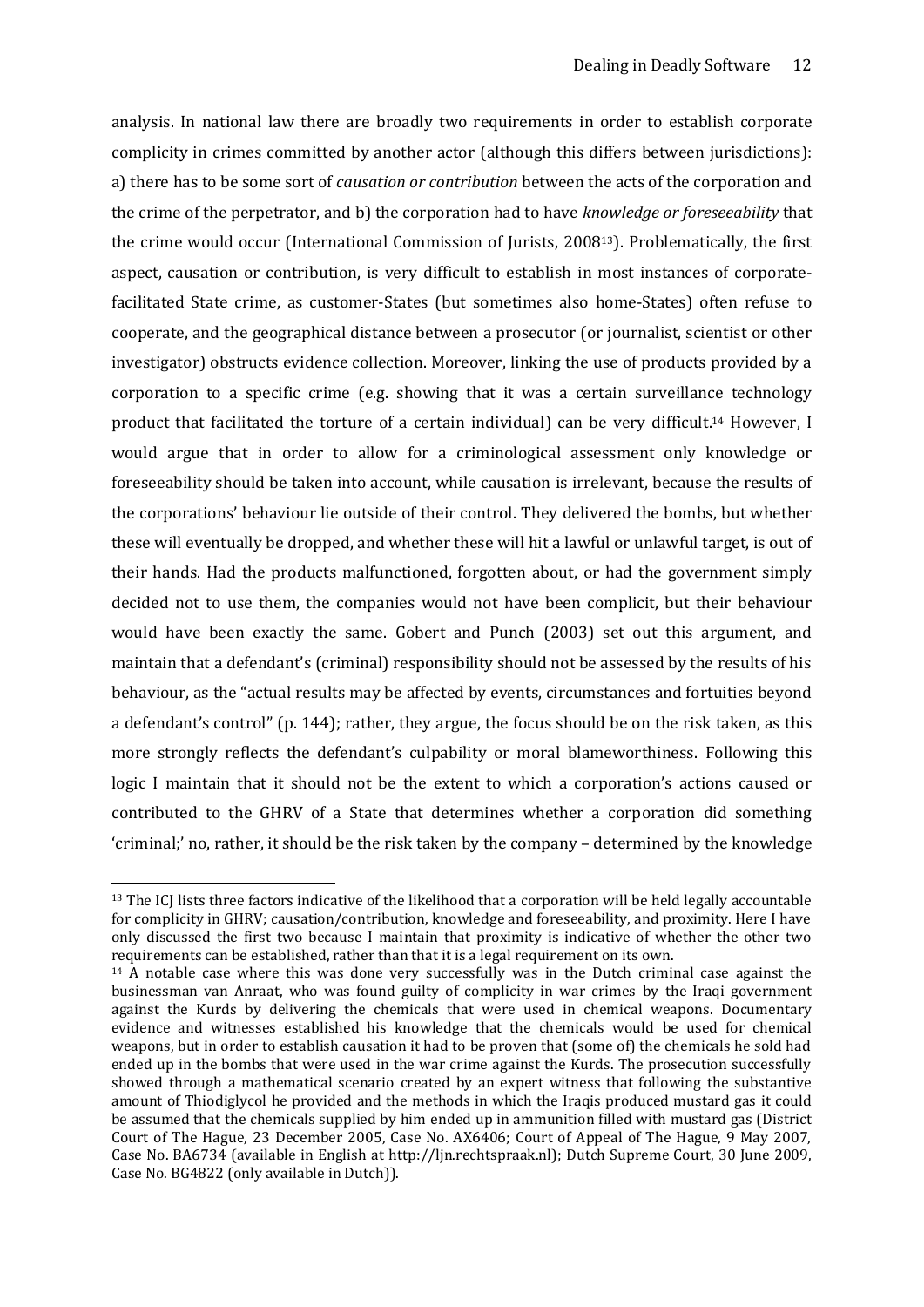or foreseeability that their acts contribute to harm– that makes the acts of the corporation 'criminal.' As I have set out in the first chapter, this risk is inherent in the sale of surveillance technology to authoritarian States.

# **CRIMINOLOGICAL FRAMEWORK**

<span id="page-12-0"></span>In this article I intent to use James William Coleman's integrated theory of white-collar crime (1987) to explain the involvement of four surveillance technology companies in GHRV. I use Coleman's -often used- theory<sup>15</sup> because he applied the concepts of motivation and opportunity to white-collar crime. As no integrated theory for corporate involvement in GHRV exists white-collar crime-theory is a logical place to start, as corporate involvement in GHRV is a type of white-collar crime.

Coleman (1987) maintains that "criminal behaviour results from a coincidence of appropriate motivation and opportunity" (p. 408). He takes an interactionist approach to motivation as he assumes that white-collar criminals are not deviant in their biological makeup or socialisation, and holds motivation "to consist of a set of symbolic constructions defining certain kinds of goals and activities as appropriate and desirable and others as lacking those qualities" (p. 409). He identifies two aspects of motivation: a) neutralisation techniques and b) the culture of competition. Neutralisation techniques are techniques that allow white-collar criminals to maintain a non-deviant self-image while their behaviour violates societal expectations. By telling themselves that their behaviour was acceptable -for example because no one was hurt, because it was not their responsibility, or because their behaviour was necessarywhite-collar criminals can engage in criminal activity while continuing to be opposed to breaking the law (or violating human rights norms) (Coleman, 1987, pp. 410-414; Sykes and Matza, 1957). The initial attractiveness of the behaviour of white-collar criminals lies, according to Coleman (1987), in the culture of competition; the prevailing worldview which adjudicates successes and failures to the individual's actions and abilities, and thereby links them to one's self-worth. This leads to a desire for wealth and success on one hand, and a fear of failure on the other (pp. 414-20). However, Coleman also names a second cultural force: normative restraints, meaning social norms (like honesty, fair play, ethical codes within businesses and a desire to

<sup>15</sup> There are two notable variations on this theory; Kauzlarich and Kramer (1998; see also Kramer, Michalowski and Kauzlarich, 2002) separate three catalysts for action: motivation or performance emphasis, opportunity structure, and the operationality of social control. Rothe and Mullins (2009), who applied these catalysts to international criminal violations, separate this last catalyst into constraints, elements that can make the crime riskier or less successful (such as public opinion), and controls, elements that offer complete blockage (such as laws and/or regulations). I maintain that in Coleman's framework these extra catalysts are integrated in motivation and opportunity; controls and constraints influence the perception of risk of opportunities, and are part of the symbolic construct influencing motivation.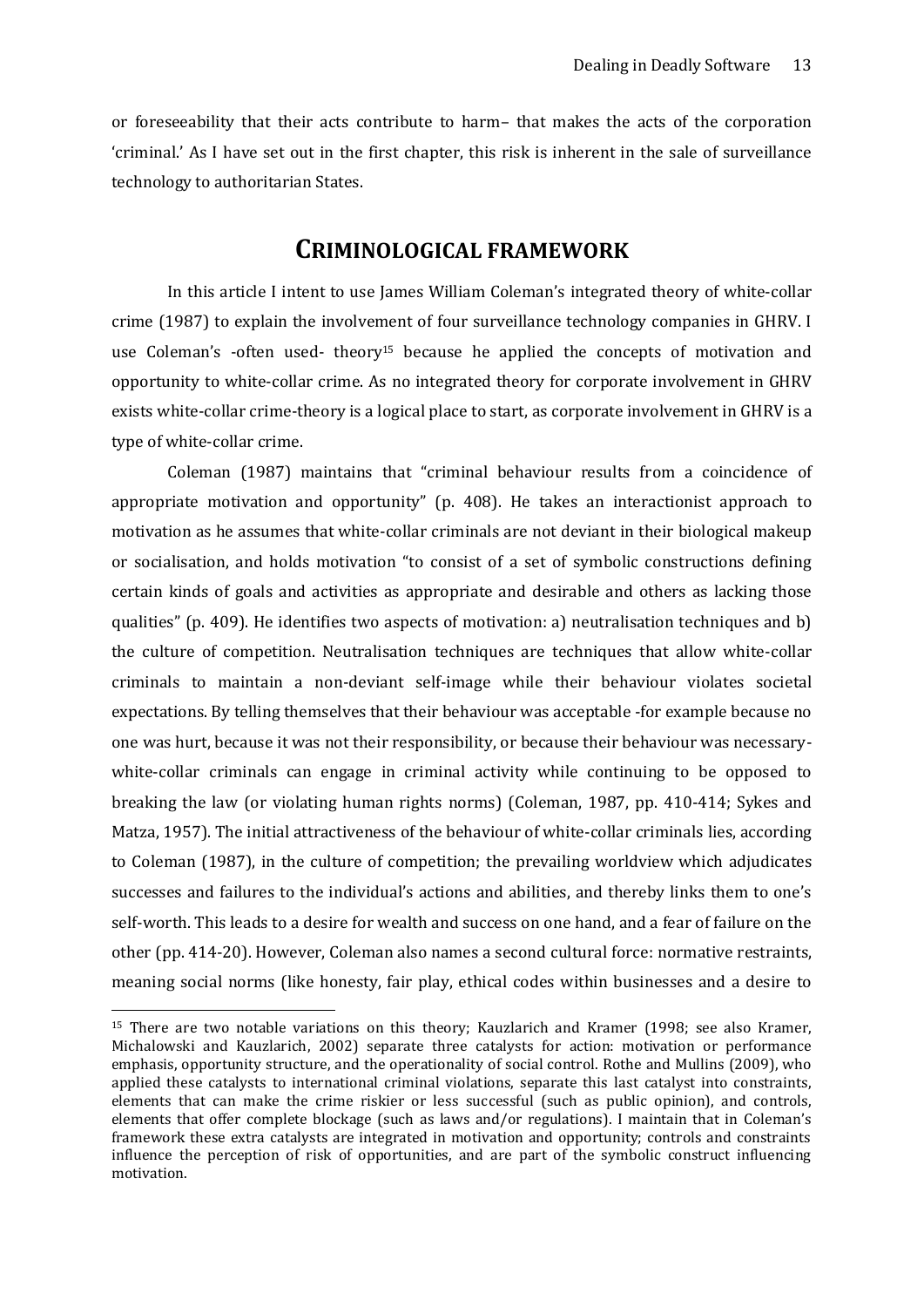follow the law) which diminish the motivations originating in the culture of competition (pp. 420-4). Coleman further defines opportunity as "a potential course of action, made possible by a particular set of social conditions, which has been symbolically incorporated into an actor's repertoire of behavioural possibilities" (p. 409). He identifies four factors determining the attractiveness of opportunities, namely a) the perception of gain; b) the perception of risk; c) the compatibility of the opportunity with previously held ideas, rationalisations and beliefs; and d) the availability of alternate opportunities (pp. 424-34).

<span id="page-13-0"></span>In the next sections I will firstly set out four cases, after which I will attempt to explain their behaviour through Coleman's theory.

# **CASES**

#### *CASE SELECTION*

<span id="page-13-1"></span>Following the extreme secrecy surrounding these types of sales (Lange, 2014, p. 48) it is impossible to determine how many surveillance technology companies have enabled GHRV, and thus to know the number of potential cases. Consequently I selected the cases based on two criteria; first, in order to avoid including cases where a corporation was rumoured to have sold to authoritarian States but had not actually done so, I only included companies that had admitted to have sold to authoritarian countries (NSN/Trovicor, Amesys and Area), or against which detailed evidence was available (FinFisher). The second selection criteria I used was rather practical; I included the four cases with the greatest availability of data (especially data that originated from the companies themselves, such as press-statements, interviews, or human rights policies), in order to have sufficient data to base my analysis on. Ultimately I selected Nokia Siemens Networks/Trovicor, FinFisher, Amesys and Area.

# *NOKIA SIEMENS NETWORKS/TROVICOR*

<span id="page-13-2"></span>The first accusations against Nokia Siemens Networks (NSN) for involvement in GHRV were issued in 2008, when an Austrian website reported the sale of surveillance equipment to Iran (Rhoads and Chao, 2009). As NSN (2010a) declared later, it had sold mobile networks to two leading Iranian mobile network operators in 2008, and those networks included "lawful interception capability" and a monitoring centre. After the merge of Nokia and Siemens in 2007 it was decided to exit the monitoring business, according to the company partly due to an increased risk of human rights violations. Consequently Intelligence Solutions, the unit responsible for developing monitoring centres, was sold to Perusa Partners Fund in March 2009, which renamed it Trovicor. When the protests in Iran truly broke out in June of that year,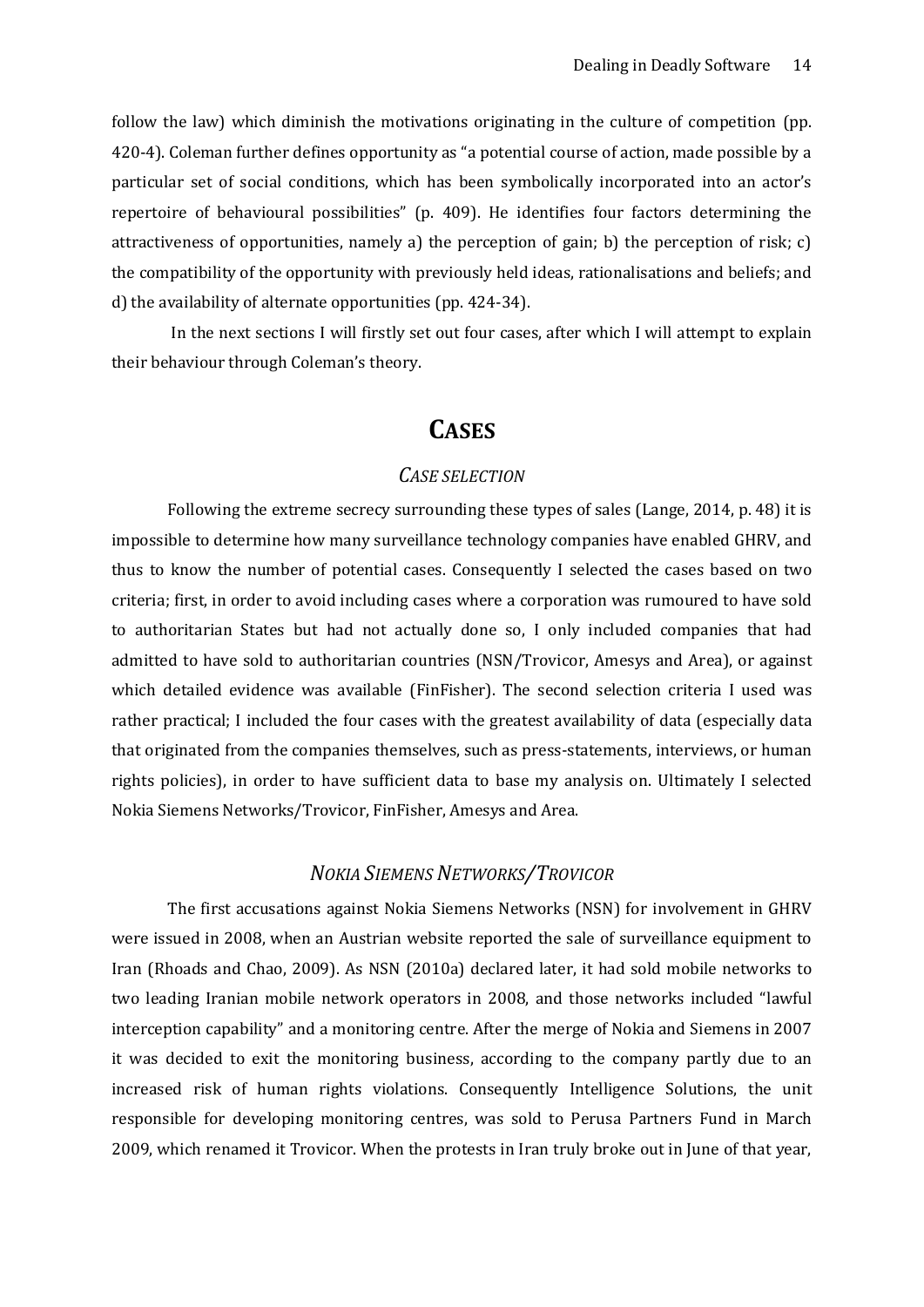wide-scale allegations against NSN and Trovicor appeared, as well as a 'No to Nokia' boycott, a lawsuit against NSN in a U.S. court (which was later dropped), and inquiries by the European parliament (Katz, 2010). As NSN continues to refer former customers to Trovicor, the 'No to Nokia' boycott also targeted NSN, even though it no longer owned Intelligence Solutions; activists maintained that by selling Intelligence Solutions NSN had continued to profit from its products that enable GHRV rather than prevent future violations (Greenberg, 2010). NSN does continue to be involved in lawful interception of mobile communications, as the capability to intercept communications over a network is intrinsic to providing the network itself (Rhoads and Chao, 2009). According to its website, code of conduct and human rights policy NSN strives to resolve conflicts between local law and international human rights standards in favour of human rights, even if this may result in loss of business (Nokia Solutions and Networks,<sup>16</sup> 2013a; Nokia Solutions and Networks, 2013b; Nokia Solutions and Networks, 2014).

Trovicor (n.d.) markets "solutions for communication networks intelligence, cyber and infrastructure security and target and mass communication analysis" by selling "monitoring centres, analytic tools, and beyond" (Trovicor, 2012b). Surveillance technology is thus at the core of its business. Trovicor is one of the biggest surveillance technology companies, with a current turnover of  $\epsilon$ 54,4 million, of which  $\epsilon$ 2,4 million was profit in 2010 (Trovicor, 2012a). According to its website Trovicor's mission is "making the world a safer place" (Trovicor, n.d.). In its Code of Business Conduct Trovicor (2013) mentions respect for human rights as one of its business ethics goals, but does not include concretely what this would entail (while it does do so for other topics). Moreover, Trovicor (2013) stresses that it "complies with all relevant laws in every jurisdiction," but does not address how to deal with conflicts between local laws and human rights. The company focusses on the fact that it sells exclusively to governments and law enforcement. Moreover, it maintains to have sold to over a 100 countries worldwide (Trovicor, 2012b) – it is difficult to imagine these all to be non-authoritarian. Next to accusations of involvement in GHRV in Iran Trovicor has specifically been accused of having done so in, among others*,* Syria, Egypt, Bahrain, Yemen, and Tunisia (Timm, 2012).

# *FINFISHER*

<span id="page-14-0"></span>The Germany company FinFisher was established in 2007 as part of the British Gamma Group. Since October 1st, 2013, it is independent and privately owned (FinFisher, 2014). It creates "innovative cyber tools" which can take full control over the computers and mobile phones of targets, and thus enable the monitoring of online and offline activities of suspects, as

<sup>&</sup>lt;sup>16</sup> In 2013 Nokia completed the acquisition of Siemens' part of NSN, and the name was changed in Nokia Solutions and Networks.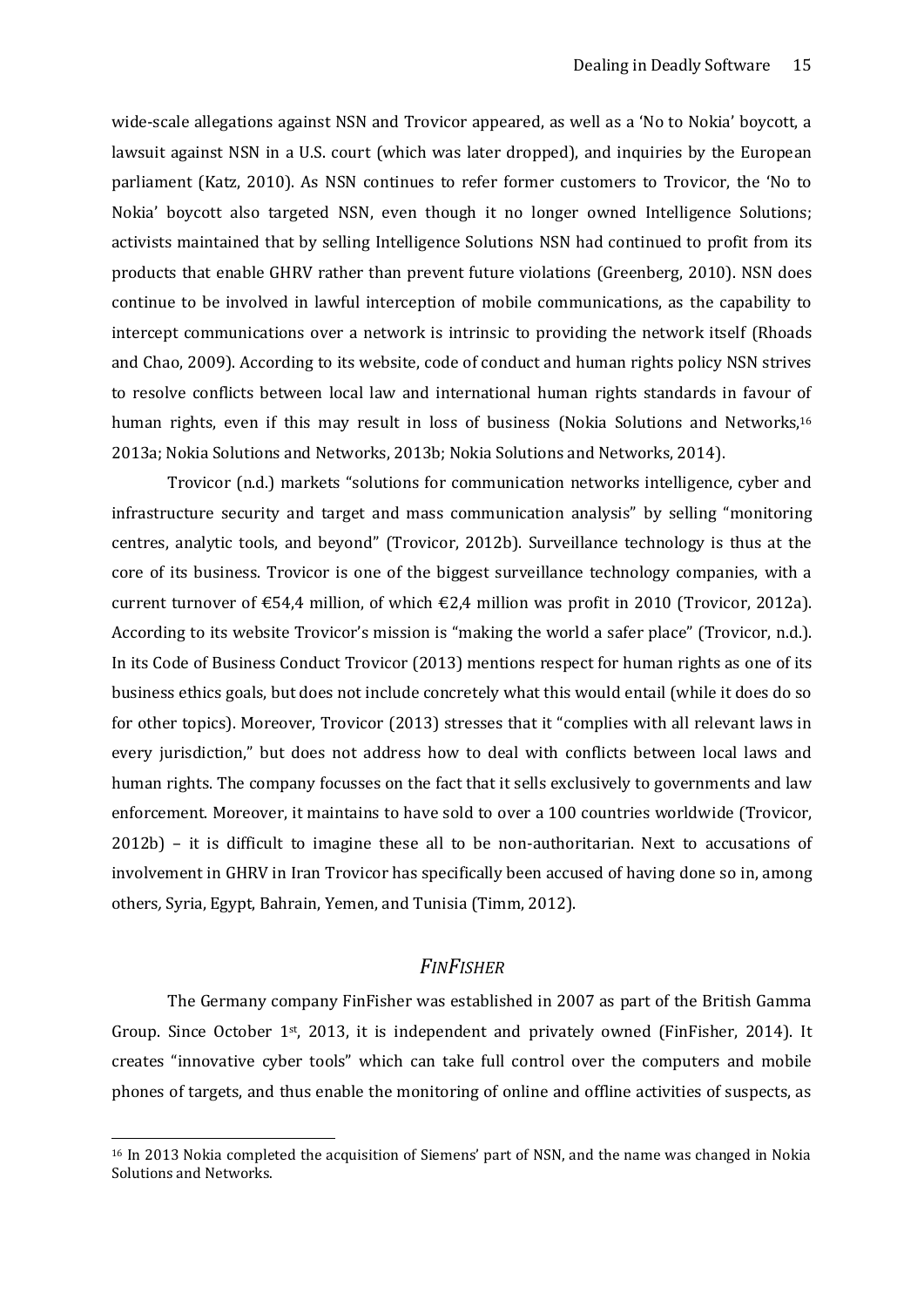well as extract passwords, files, or track them (FinFisher, 2014). FinFisher software can be installed on a target's computer or phone in a number of ways, but FinFisher became heavily criticised when it became known that it sent fake updates for popular software, such as iTunes in order to trick suspects into installing FinFisher (Valentino-Devries, 2011). During the Egyptian revolution in the spring of 2011 a FinFisher invoice and promotion materials sent to the Egyptian authorities were found by human rights activists who had broken into the headquarters of the State's security service. They also found evidence that the Egyptian government had used a five-month free trial version of the product (McVeigh, 2011). Later in the same year WikiLeaks (2011) leaked multiple FinFisher promotion materials, including videos and brochures explaining how the product enables breaking into computers and mobile phones of targets.<sup>17</sup> Marquis et al. (2013), researchers at Citizen Lab, an interdisciplinary laboratory located at the University of Toronto, identified FinFisher's Command & Control servers in 36 countries, in all parts of the world.<sup>18</sup> The Organisation for Economic Cooperation and Development is currently looking into Gamma's involvement in GHRV in Bahrain, following a complaint by five human rights organisations (United Kingdom National Contact Point for the OECD, 2013). The OECD can investigate the complaints, determine whether its guidelines have in fact been violated, and issue recommendations on how to avoid further breaches, but cannot impose any punishment (Privacy International, 2013). Both Gamma and FinFisher continue to be unwilling to deny or confirm whether they have sold to Bahrain (United Kingdom National Contact Point for the OECD, 2013). The FinFisher (2014) website does not mention potential human rights conflicts, but only stresses the company's compliance with respective laws and regulations.

#### *AMESYS*

<span id="page-15-0"></span>Amesys is a French company, founded in 1979 as i2e Technologies, and acquired by the French computer company Bull in 2010. For Amesys the surveillance technology industry is a large part of their business, but not the exclusive part, as is the case for Trovicor and FinFisher; surveillance technology is seen as part of the broader 'Homeland Security Industry' (which, for example, also includes border control systems, or system jamming equipment), one of the two "key areas of excellence" alongside 'Critical Systems' ("equipments that –if they would failwould expose people, goods or the environment to a major risk") (Bull, 2010). Similar to

<sup>17</sup> See:<http://wikileaks.com/spyfiles/list/company-name/gamma.html> and

<http://www.youtube.com/watch?v=oNsXKPHBR3s>

<sup>18</sup> Namely Australia, Austria, Bahrain, Bangladesh, Brunei, Bulgaria, Canada, Czech Republic, Estonia, Ethiopia, Germany, Hungary, India, Indonesia, Japan, Latvia, Lithuania, Macedonia, Malaysia, Mexico, Mongolia, Netherlands, Nigeria, Pakistan, Panama, Qatar, Romania, Serbia, Singapore, South Africa, Turkey, Turkmenistan, United Arab Emirates, United Kingdom, United States, Vietnam.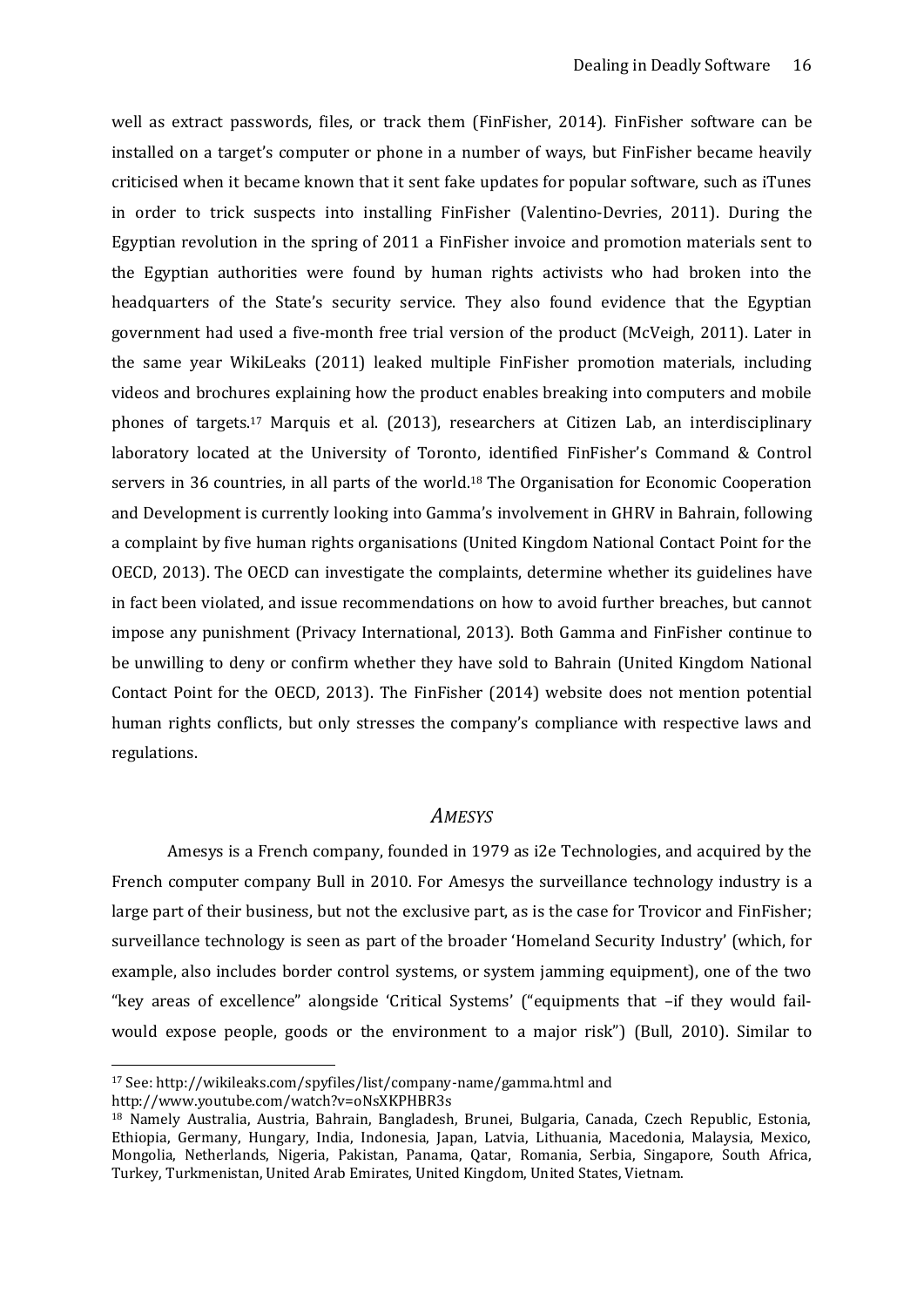FinFisher, Amesys became accused of involvement in GHRV when during the Arab Spring intelligence headquarters were stormed, in this case in Libya. The scene was investigated by the Wall Street Journal in August 2011, and Amesys's products were found, including manuals and a poster explaining the far-reaching nature of Amesys's products; it said: "whereas many internet interception systems carry out basic filtering on IP address and extract only those communications from the global flow (Lawful Interception), EAGLE Interception system analyses and stores all the communications from the monitored link (Massive Interception)." (Sonne and Coker, 2011). In an presentation, leaked by Wikileaks' Spyfiles, the company makes the same claim (Amesys, 2008). In September 2011 Bull released a press-statement in which it explained to have signed a contract with the Libyan government in 2007, "when the international community was in the process of diplomatic rapprochement with Libya." The company pointed out that it provided analysis hardware, but only for a "small fraction of the Internet lines installed at that time (a few thousand)" (Bull, 2011). Rumours circulate that this sale was aided by French government officials, including Nicolas Sarkozy (at the time minister of interior), yet how substantive these claims are is difficult to say (Manach, 2011a). Two human rights NGO's, FIDH and LDH, filled a complaint for Amesys' complicity in torture with the French judiciary on October 19, 2011. The investigation was halted in April 2012, when the Paris prosecutor issued an order not to open the investigation as it maintained that the facts could not qualify as criminal acts. In January 2013, however, the Appeal's Court decided to allow the judicial proceedings to go ahead (FIDH, 2013).

In March 2012 Bull announced to be negotiating the sale of Amesys's EAGLE systems, as it was "non-strategic" and 'only' represents less than  $0.5\%$  of Bull's revenues (about  $\epsilon$ 65 million of their total  $\epsilon$ 1,3 billion revenue)(Bull, 2012). In January 2013 EAGLE was divested to Nexa Technologies, the CEO of which is Stéphane Salies, who, according to his LinkedIn, is also former vice-president of the security and critical systems business line at Bull, and previously general manager at Amesys and i2e (Salies, n.d.; Reporters without borders, 2013, p. 6).

# *AREA*

<span id="page-16-0"></span>The Italian company Area (2012) "develops and markets monitoring systems for lawful monitoring activities" to law enforcement, governments and military agencies. In November 2011, during the escalation of the Syrian civil war, Bloomberg News reported that the company was building a monitoring centre in Syria. It based its data on an interview with an anonymous Area employee, who was thereby breaking confidentiality (Elgin and Silver, 2011). The Bloomberg News item was met with public outcry, and led to protests outside Area's headquarters in Milan (Silver and Elgin, 2011), and the European Union explicitly including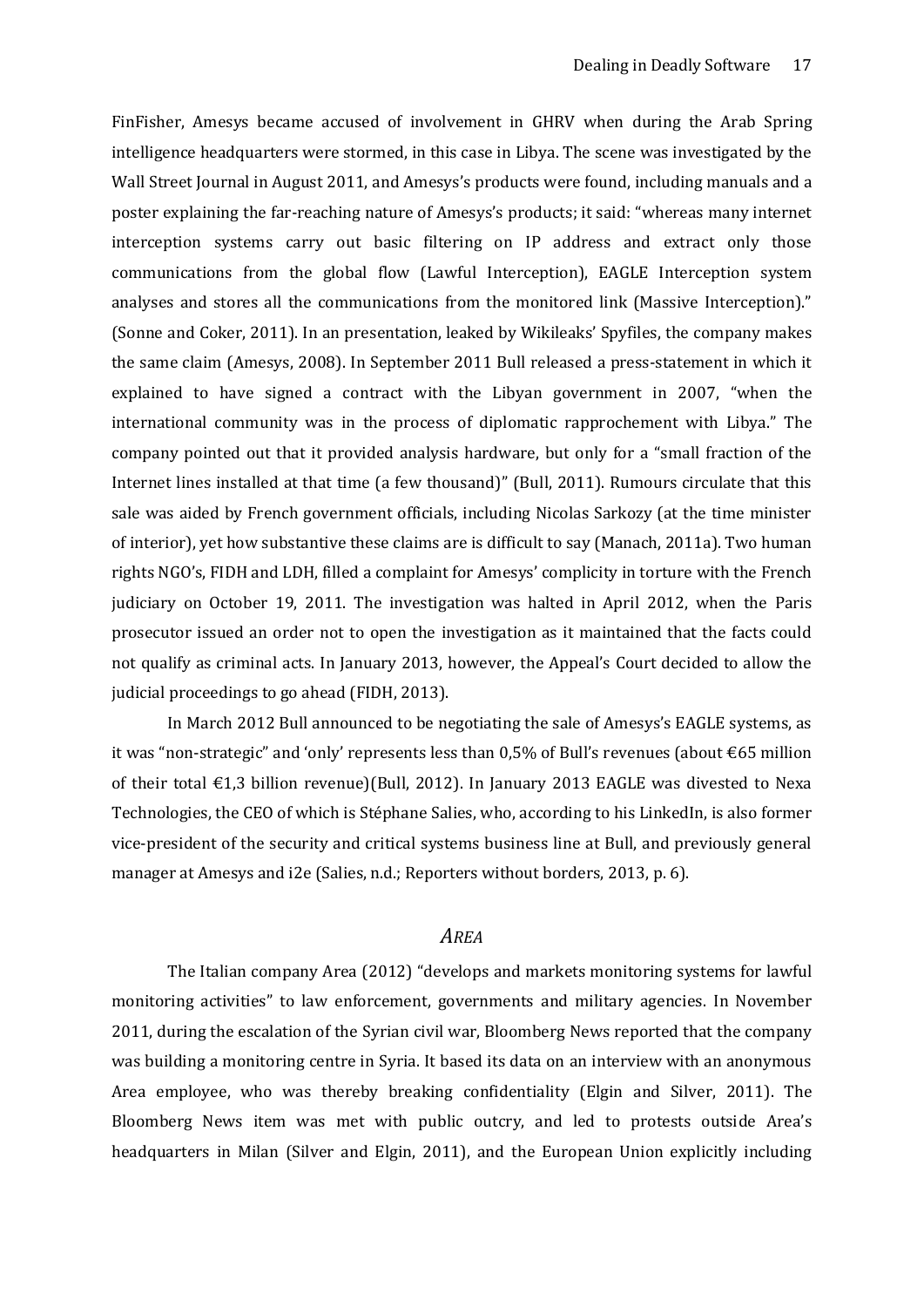surveillance technology in products prohibited to export to Syria (Council Regulation, 36/2012). Area initially refused to comment on their business with Syria specifically, but declared that the company always complied with all laws and export regulations (Elgin and Silver, 2011). Following it issued a statement in which it said that Area "is against all forms of repression and disapproves of any use of technology for violating human rights" (Silver and Elgin, 2011). Three weeks later Area announced to exit the project due to "lack of improvement in the conditions of the country" (Silver, 2011). However, nothing on its website or in its ethics code indicates that this is also taken into account for future sales. In fact, while its ethics code (2010) includes a provision on corporate social responsibility, this is only seen as applying visà-vis its employees, not towards society as a whole.

# **ANALYSIS**

<span id="page-17-0"></span>Below I will apply Coleman's theory of motivation and opportunity to the four cases, in order to attempt to explain this particular type of corporate involvement in GHRV. I will firstly discuss the two aspects of motivation -neutralisation techniques and the culture of competitionbefore moving on to opportunity.

# *MOTIVATION*

# <span id="page-17-2"></span><span id="page-17-1"></span>Neutralisation techniques

NSN, Trovicor, FinFisher, Amesys and Area all issued statements when accused of involvement in GHRV. NSN (2010a) admitted that "we should have understood the issues in Iran better in advance" (p. 3), but said so only after it had sold its monitoring unit to Perusa, and thus was no longer involved. The other companies initially refused to confirm or deny involvement, by relying on confidentiality, but issued general comments on how their business activities are in line with human rights or why these sales would be legitimate. A number of neutralisation techniques can be identified in these statements. Even though these statements were issued after the acts, this does not mean they were only invented as after-the-fact rationalisations; if a corporation had maintained to be doing nothing wrong in the first place, it would not need to justify its actions afterwards. Therefore, it is often held that many statements issued after the conduct had happened can still be seen as reflective of techniques that neutralised disapproval of others in advance (Sykes and Matza, 1957; Coleman, 1987; Huisman, 2010).

Coleman (1987) maintained that six neutralisation techniques were most common among white-collar criminals: denial of harm; maintaining that the laws are unnecessary or unjust; appeal to necessity; transfer of responsibility to a large and often vaguely defined group; denial of responsibility when adhering to expectations of others; and maintaining that the extra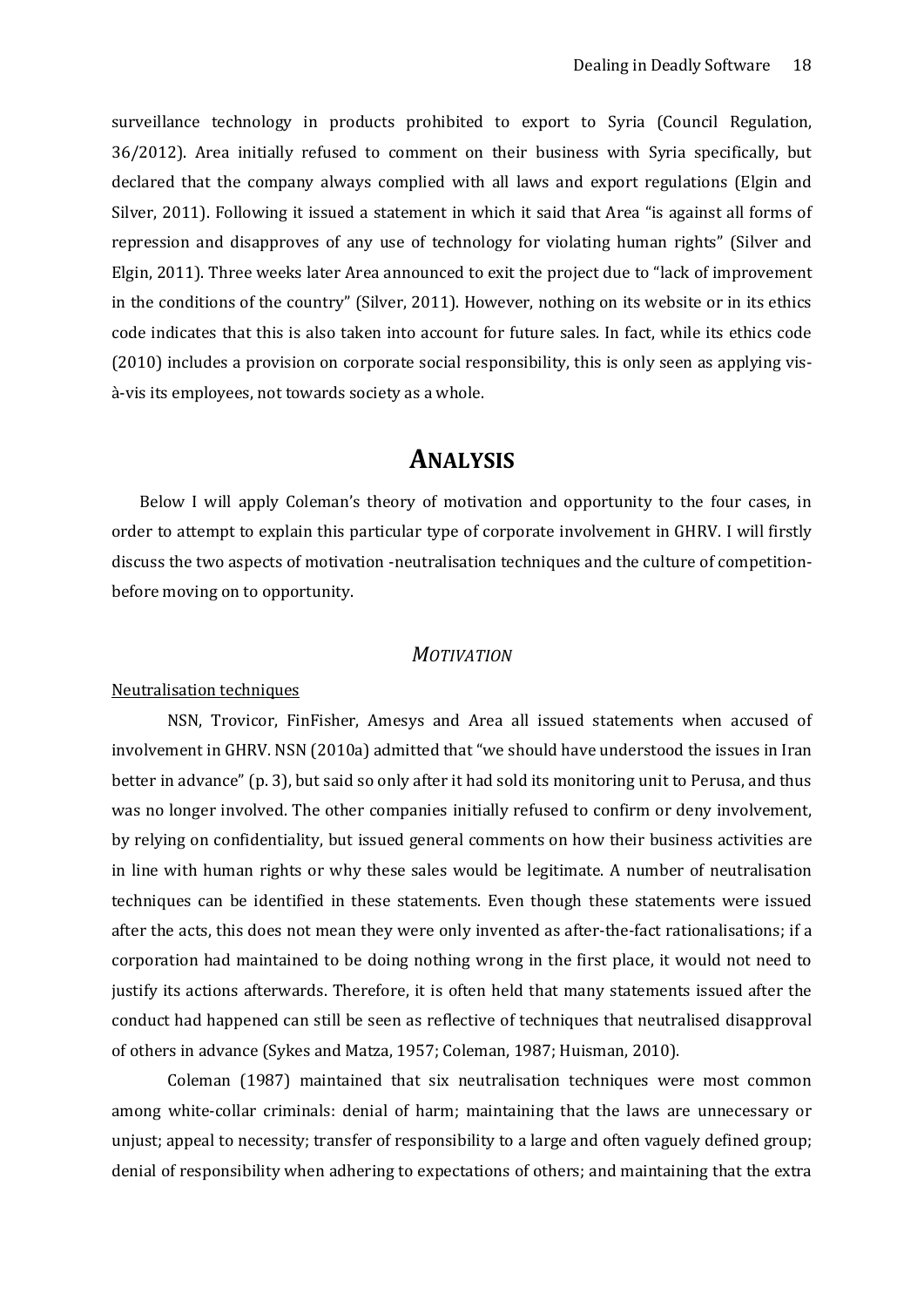money was deserved (pp. 410-414). My research indicates that a number of these were not employed in these particular cases, or only partly, while also two other neutralisation techniques that were not explicitly discussed by Coleman were employed; namely denial of victim, and appeal to higher loyalties. This does not contradict Coleman's theory, as he acknowledged that also other neutralisation techniques are being used, and his interactionist approach allows for the use of different neutralisation techniques in different situations, as different industries and different 'crimes' would lead to different social expectations.

Neutralisation techniques discussed by Coleman that were not employed by the companies examined were: maintaining that the laws are unnecessary or unjust; appeal to necessity; and maintaining that the extra money was deserved. It is logical that no claims were made that the laws were unnecessary or unjust – after all, there are no laws prohibiting this particular type of conduct. It was also to be expected that the last technique, maintaining that they deserved the extra money, was not employed by the companies, as it applies to occupational crime (crimes committed by individuals for themselves during their occupation) rather than corporate crime (crimes committed for the corporation). Perhaps it is more surprising that no evidence was found indicating that the conduct was neutralised by maintaining it was necessary to achieve vital economic goals or to survive. A possible explanation for this is that appealing to necessity does admit the wrongfulness of the conduct; it was wrong *however* it was necessary. Yet the corporations here mainly maintained that their conduct was not wrong to begin with, thus making this neutralisation technique obsolete.

I would argue that surveillance technology companies most importantly justified their involvement in GHRV by denying responsibility. However, rather than maintaining that they were not responsible as they were merely responding to expectations of others (Coleman, 1987, p. 413) the companies mainly claimed not to be responsible because the harm was caused by forces outside of their control (Sykes and Matza, 1957, p. 667). This is mainly done by maintaining that the responsibility lies with the customer-States rather than with the corporations; as put by Amesys "the use of the equipment [Amesys] sells is exclusively the responsibility of its clients" (Manach, 2011b). NSN's response to the lawsuit by two Iranian dissidents follows the same logic: "the Saharkhizes allege brutal treatment by the Government in Iran, but they have not sued that government. Instead, they are seeking to blame Nokia Siemens Networks for the acts of the Iranian authorities" (2010b). This reasoning is often coupled with the argument that the technology sold is inherently neutral, which thus absolves the companies from responsibility for the ultimate use. Martin Muench, Gamma and FinFisher official, maintained that "Software doesn't torture anybody" (Satter, 2013) and that because "a can of fizzy drink or a car battery can be abused and used as an implement of torture, it is of no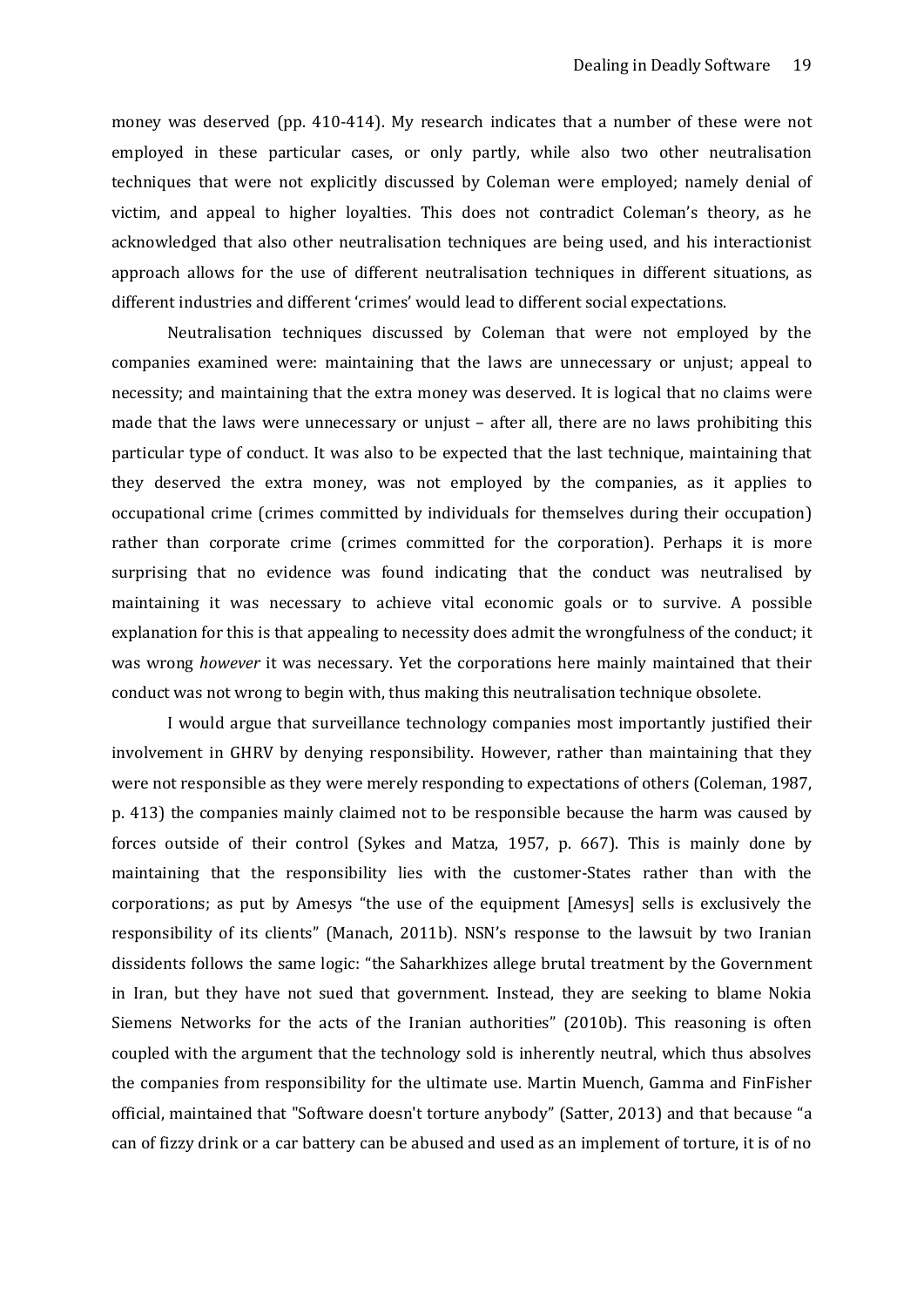surprise to anyone if our products can be abused too" (Knight, 2012). However, as set out earlier, contrary to a fizzy drink these products do not have to be 'abused' to be an implement of torture, rather this can be achieved through their normal functioning. Besides, also the foreseeability of the 'abuse' make this an unrealistic comparison - though an effective neutralisation technique. In addition, corporations also tend to transfer responsibility to the home-States. Jerry Lucas, the organiser of the Intelligence Support Systems conference, an exclusive get-together for customers and producers of surveillance technology, maintained that it is "just not my job to determine who's a bad country and who's a good country. That's not our business, we're not politicians… we're a for-profit company" (Gallagher, 2011). FinFisher took a similar position, stating that "we use the export controls authorities in the UK, Germany and USA to determine to whom we can sell our products. They in effect act as our 'moral compass'" (Knight, 2012), thereby maintaining that governments have the responsibility to decide which sales are allowed, rather than the corporation. It is a powerful neutralisation technique, as it not just places the responsibility outside of the corporation, but places it with an outside authority which indeed *has* a responsibility to prevent GHRV.

A related technique, transfer of responsibility to a large and often vaguely defined group by claiming that "everybody else is doing it too" (Coleman, 1987, p. 413), is also applied, though to a lesser extent. This approach is for example taken by Area; when confronted with its sales to Syria, the company responded that it got the contract "subsequent to an international tender process" in which "leading international suppliers, both European and non-European" participated (Business and Human Rights Resource Centre, 2011). Thereby it implies that as other companies were eager to engage in the same sales, it would be unfair to merely condemn Area, who eventually got the contract.

Another frequently employed neutralisation technique is denial of the victim; maintaining that the victim was not really a 'victim' but somehow deserved it (Sykes and Matza, 1957, p. 668). Many companies maintain that their technology is exclusively used against criminals, and ignore the fact that in many countries dissidents are considered criminals under local law. Trovicor (n.d.), for example, uses the slogan "making the world a safer place." Area maintains that its products are used in the "fight against terrorism, child pornography as well as organized crime" (Business and Human Rights Resource Centre, 2011), FinFisher (2014) states that its products help "identify, locate and convict serious criminals" and according to Amesys's EAGLE system's manual (Amesys, 2009), it is "designed to help law enforcement agencies and intelligence organization to reduce crime levels." When it is recognised that surveillance technology could be used against dissidents, companies sometimes blame victims for their own suffering. Perusa, owner of Trovicor, maintained that "citizens in semi-democratic or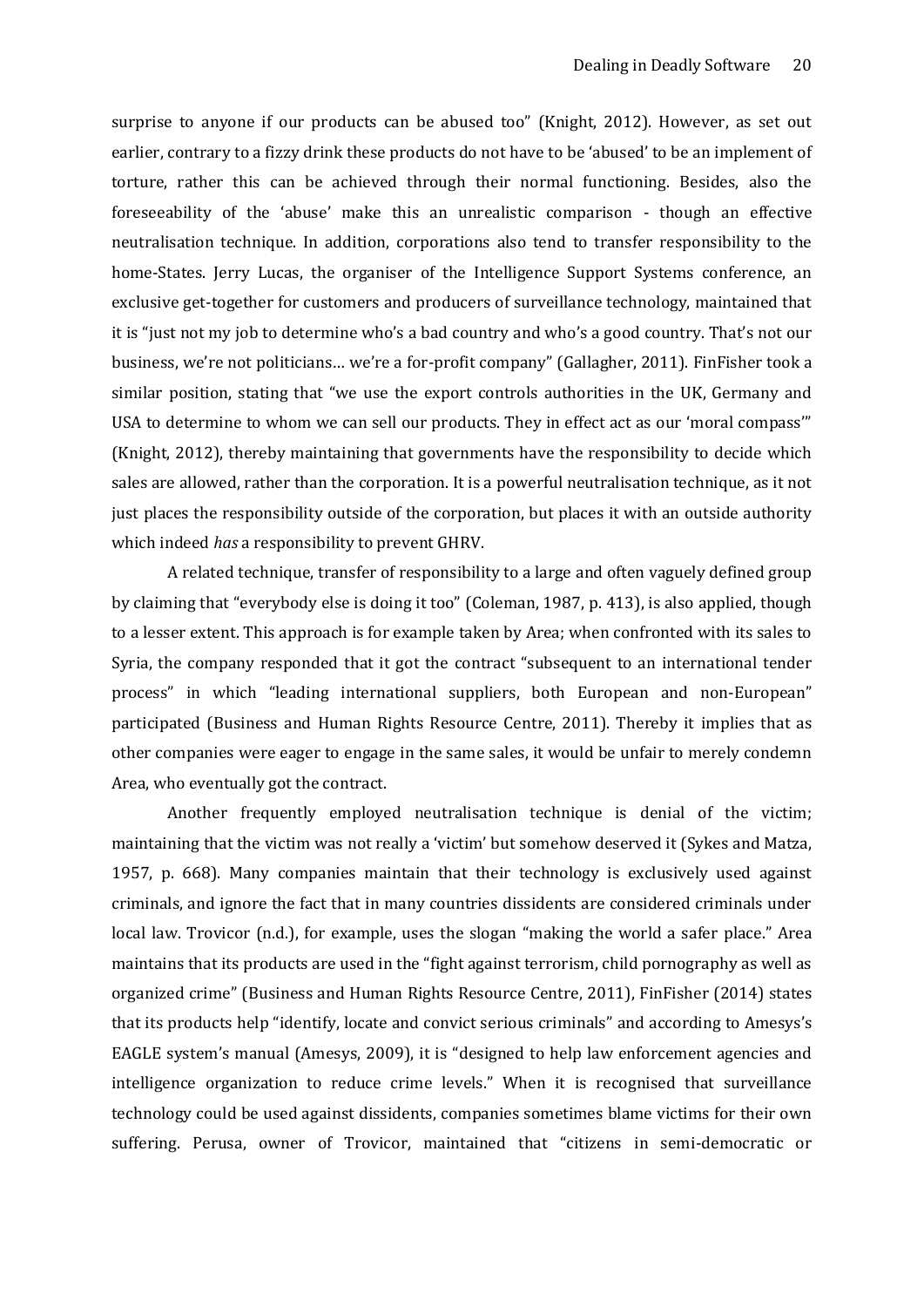undemocratic countries should refrain for their own safety from using such forms of communication for activities that could bring them into conflict with a regime in power" (Buse and Rosenbach, 2011). Besides the fact that this statement disregards the right to privacy or freedom of speech, this reasoning is also very unrealistic. Contrary to those working in the surveillance technology business most dissidents are not and cannot be aware of the means of governments, and thus of the risk they are taking when they use ICTs.

Moreover, companies often appeal to higher loyalties or emphasise the positive effects of their products (Huisman, 2010, p. 35). They experience competing social norms, and focus on adhering to one norm to justify sacrificing the other. In this instance contributing to GHRV is justified by a focus on spreading technology, as this, in line with an open commons-approach to technology, is believed to enable freedom and democracy. NSN (2010b), for example, stated in a response to the lawsuit issued by Iranian dissidents that "mobile communications are a powerful tool in the promotion of human rights and the rule of law. They have done far more to empower those who fight for democracy than to empower oppressive governments," and maintained that its products and services "directly contribute to the exercise of such fundamental rights as free expression and political participation" (Nokia Solutions and Networks, 2013b, p. 3). For NSN the harmful consequences of their products, such as enabling torture, are outweighed by the believed positive consequences of giving access to better means of communications.

Lastly, in their statements companies tend to lessen the harm caused. This is related to the often-employed neutralisation technique 'denial of harm', but rather than maintaining that as no harm was done no crime was committed (Coleman, 1987, pp. 410-1; Sykes and Matza, 1957, pp. 667-8), the harm is framed in such a way to portray it as as unimportant as possible. Rather than discussing their products' potential use for GHRV, companies focussed on violations of the right to privacy or freedom of speech. Although those rights are related in this context – without a violation of the right to privacy a government might not have been able to identify the dissident and thus to commit GHRV against him- framing it as solely a privacy issue, rather than an issue of more serious human rights, makes it easier to justify involvement.

# <span id="page-20-0"></span>Culture of competition and normative restraints

Yet while neutralisation techniques enable people to engage in behaviour they actually do not find acceptable, the initial motivation for this behaviour should be found elsewhere; according to Coleman (1987) in the culture of competition. Coleman sees the culture of competition as a society-wide phenomenon in contemporary industrial capitalist societies, where the pursuit of economic self-interest has become central, and thus provides a structural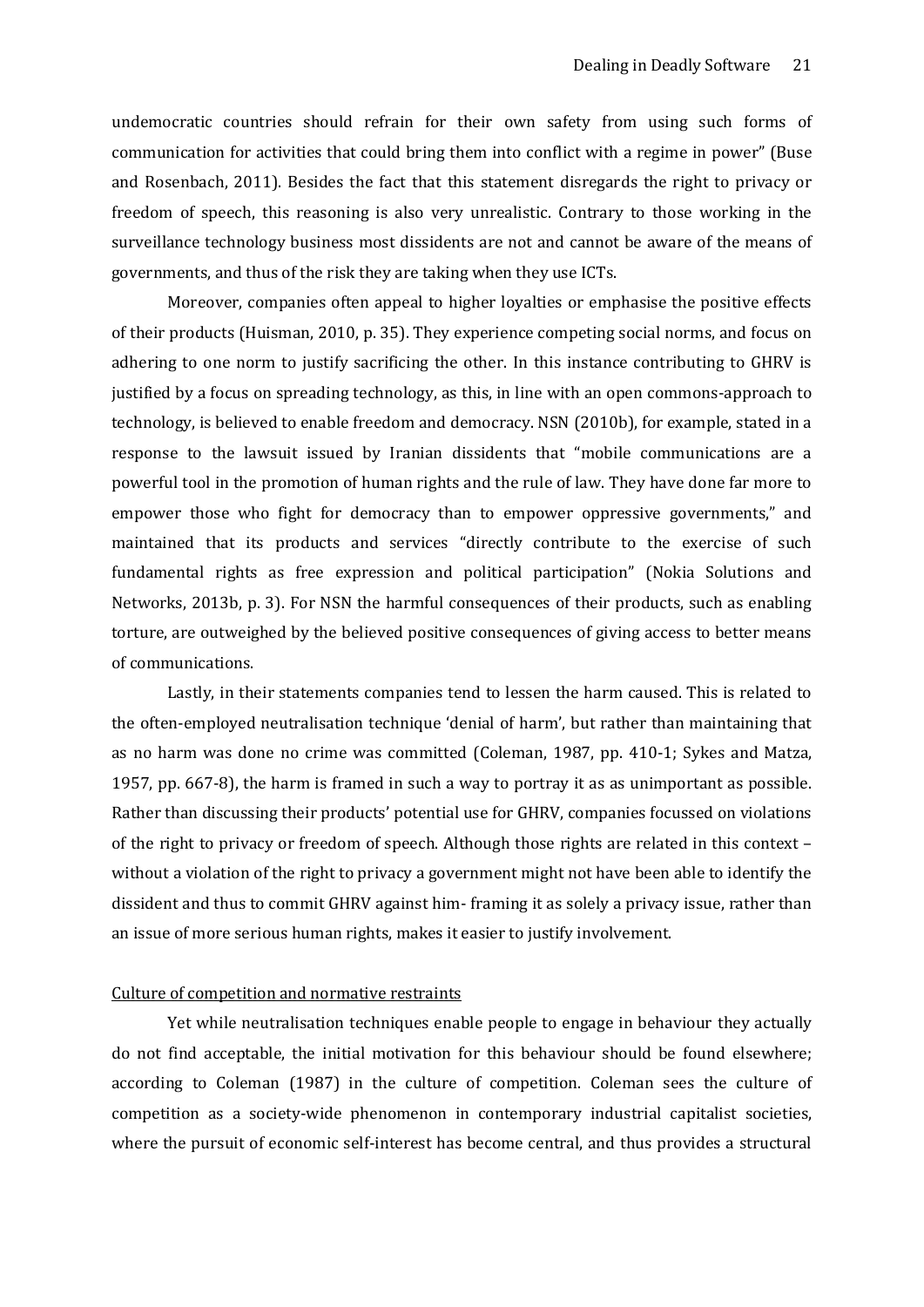motivation. The demand for success, and, conversely, a fear of failure, are powerful symbolic structures which, according to Coleman, are central to the motivation of economic behaviour (pp. 414-8). However, normative restraints, such as honesty, fair play, ethical codes within businesses and a desire to follow the law, pose restraints on what people are willing to do in their financial self-interest. It follows that when these normative restraints are not strong enough -which is also largely dependent on the context and aggravated by the segmentation of social life in industrial society (which makes that people are primarily exposed to the norms of a subgroup)- the initial motivation to commit the crime prevails (pp. 420-4).

It is difficult to determine whether, and to what extent, the culture of competition exists and provides a motivation to become engaged in GHRV to the corporations discussed here; as a society-wide phenomenon it potentially applies to all people and in all companies, and as such is not necessarily related to the economic situation of a company. I found little evidence of the corporations indicating that a desire for economic profit underlies their sales to authoritarian governments, however, this does not necessarily have to mean it does not play a role. Arguably, the fact that the primary motivation of corporations is to make money is so prevalent and accepted in society, that it does not need to be pointed out. A number of journalist articles (e.g. Buse and Rosenbach, 2011; Manach, 2011a) do seem to *assume* that the corporations became involved in GHRV out of a desire for wealth. They do not really seem to maintain that corporations should not be driven by financial self-interest, but rather imply that this is taking the pursuit of gain too far. This strongly corresponds with Coleman's notion that striving for economic success is a society-wide phenomenon, seen as acceptable as long as it operates within certain normative boundaries.

However, from the data at hand it seems that the initial motivation at least partially stems from another factor; namely the intellectual challenge the work poses, which encourages employees to constantly strive for innovation and technical perfection. In the words of FinFisher's Martin Muench being able to control cyberspace "is a cat and mouse game" between governments and surveillance technology corporations on the one hand, and dissidents, criminals, privacy advocates and corporations creating virus scans on the other (Silver, 2012). "Ever-changing and varied threats" (to States) constantly need to be tackled through "innovative approaches" (Bull, 2010, p. 6; see also Deibert et al., 2012, p. 10). In the surveillance technology industry there is a continuous intellectual challenge to outwit the mice, which encourages employees to constantly strive for innovation. Trovicor (n.d.) and Area (2012) emphasise this aspect in the job vacancies on their websites, as selling points to attract new employees.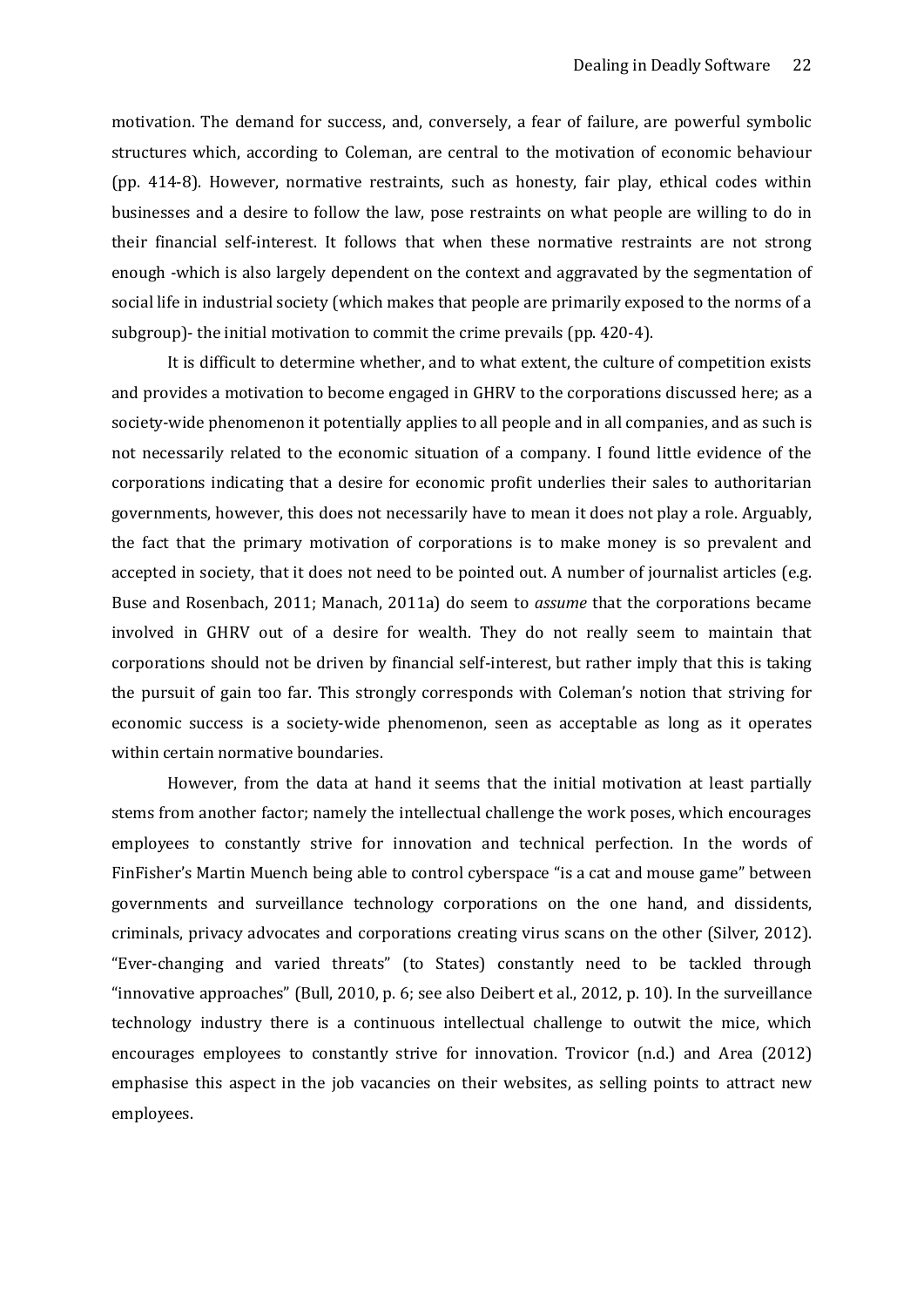Theoretically normative restraints would restrain a desire to engage in 'crime', irrespective of whether this desire originates in the culture of competition, a strive for innovation, or –what I think most likely- a combination of both. As surveillance technology has actually been sold to authoritarian States, it appears that normative restraints are not powerful enough to restrain the motivation in these cases. The most important explanatory factor for this is, in my opinion, the fact that the desire to follow the law does not function as a normative restraint here; this desire can be adhered to while also conducting these sales. Other restraints most importantly a desire not to do harm and to contribute to GHRV- are likely to remain, but are not strong enough to completely restrain the motivation. This, I would argue, is influenced by two industry-specific factors; first, there is a large emotional and geographic distance between the corporate employees and the victims, which makes the relation between the conduct and the GHRV less clear, and thus this normative restrain less influential (this aspect also plays a role in the opportunity structure, and will be discussed in more detail there). In addition, employees within surveillance technology companies have to adhere to far-reaching confidentiality; Trovicor (2013), for example, prohibits its employees even from informing their family and friends whereto they travel on business trips, as to keep it secret with whom it conducts business. As a result employees only discuss their corporate activities with people from the same subculture, which severely limits the chances of them being exposed to the condemnation of outsiders. It seems that within the subculture of the corporation, the business activities are primarily discussed in two ways: a) in technical terms; the functioning of the products is discussed, without needing to relate this to people, and b) in crime-fighting terms; when relating the products to people these people are projected as criminals – for example illustrated by Trovicor's (n.d.) slogan "making the world a better place". Normative restraints are thus strongly influenced by the (corporate) subculture, and as a consequence, in these cases, not strong enough to restrain the initial motivation to offend.

Moreover, it seems that societal norms do not only restrain but can also supplement the initial motivation; the idea that technology is a force for democracy and thus ought to be spread supports the motivation to sell surveillance technology to authoritarian States. NSN strongly focusses on this aspect, for example by maintaining that they sold to Iran because "we believe providing people, wherever they are, with the ability to communicate is preferable to leaving them without the choice to be heard" (Rhoads and Chao, 2009). This view is also held more broadly in society, the European Parliament, for example, praised the spread of ICTs in its digital strategy (2012) as it maintains ICTs to be "fostering revolutionary changes in societies." As such, I would argue, societal norms do not only function as restraints, but can also encourage motivations.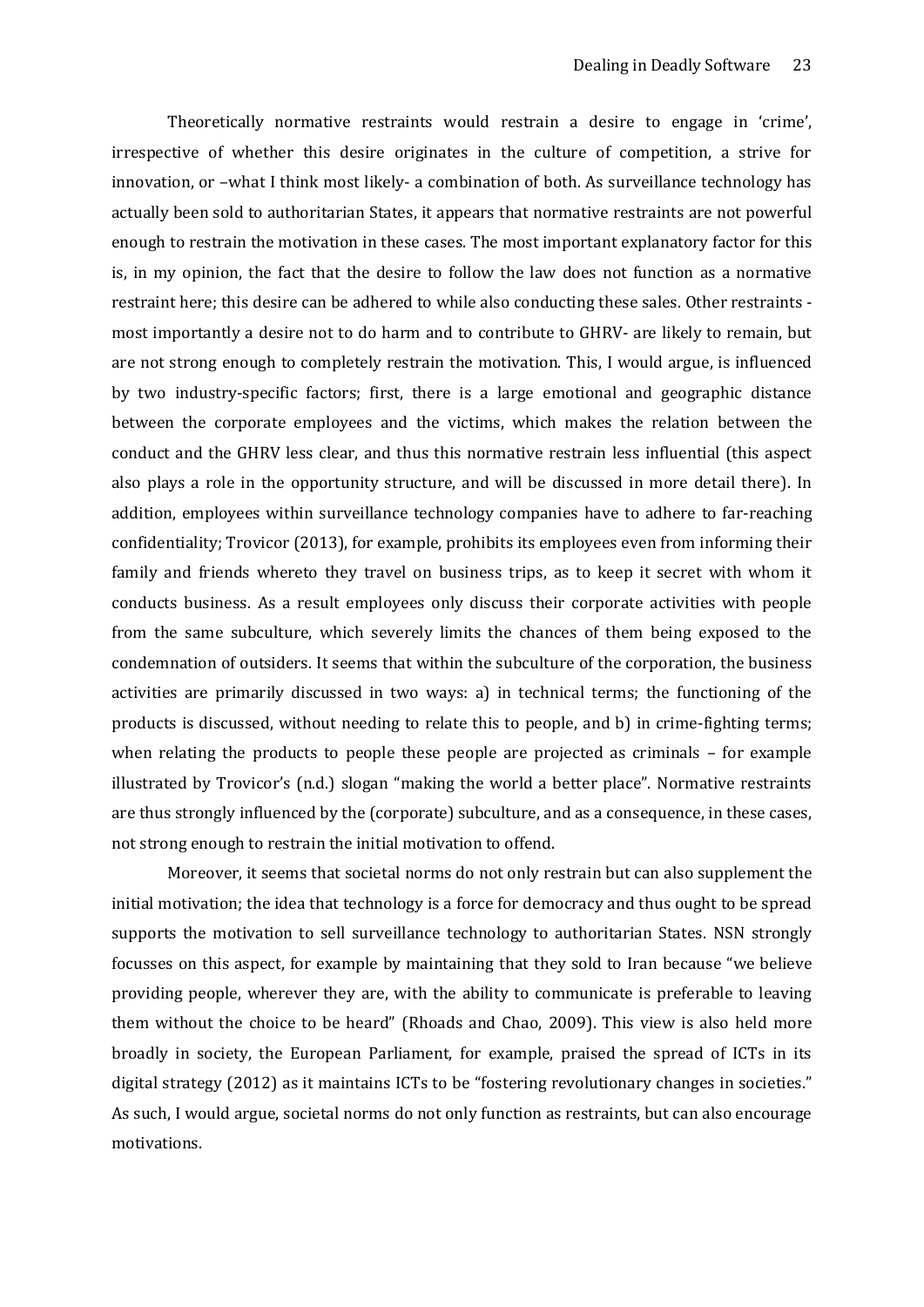#### *OPPORTUNITY*

<span id="page-23-0"></span>Yet even when an actor is extremely motivated to commit an offence, without the opportunity to do so there will be no crime. For Coleman (1987) there are four factors that determine the attractiveness of opportunities for an actor or group of actors: the perception of gain; the perception of risk; the compatibility of the opportunity with previously held ideas, rationalisations and beliefs; and the availability of alternate opportunities (pp. 424-5). In this instance there is only one major alternate opportunity available, namely to exclusively sell surveillance technology to States unlikely to use it to enable GHRV.

As much wealth and success is to be made in the surveillance technology industry, the perception of gain is probably very high. Amesys, for example, points out that when it added dual-use technologies to their business-activities in 2004, it achieved an average annual growth of 27%, and in 2008 40% of their €100 million turnover came from dual-use technology. The products it sold to Libya specifically, yielded it  $\epsilon$ 26,5 million (Manach, 2011a). Important to note, however, is that there are no precise numbers indicating which percentage of surveillance technology products are sold to authoritarian countries, and how gain would be affected if companies were only to sell to non-authoritarian countries. It seems reasonable to expect authoritarian States to be responsible for a large portion of the surveillance technology sales, as they have the greatest interest in being able to surveil and hack their citizens' activities in cyberspace, but this is mere speculation. Yet irrespective of the size of this percentage, the perception of gain for the alternate opportunity is much smaller, not only because a number of potential clients are omitted, but also as it would even *cost* the companies money. Without concrete trade regulations indicating which customers pose a risk and which do not, the companies themselves would have to invest money and resources in making this assessment.

Additionally, while the gain is high, there is hardly any risk in selling surveillance technology to authoritarian governments. Laws are, according to Coleman (1987) "the most basic of all forces shaping the distribution of opportunities" (p. 425) and the absence of laws prohibiting the sale of surveillance technology to countries likely to abuse it, makes the risk of punishment virtually zero. It should of course be noted that Amesys is currently being investigated; however, I maintain that as this was the very first prosecution of its kind, and even the prosecutor was not eager to take on the case, it was an unforeseen risk that had not influenced the perceived opportunity structure. The way in which companies have responded now these legal risks -as well as social risk, such as public rejection- have become clearer is very telling; Bull/Amesys and Gamma divested their surveillance units following investigations (a criminal investigation in the case of Amesys and OECD investigations regarding Gamma).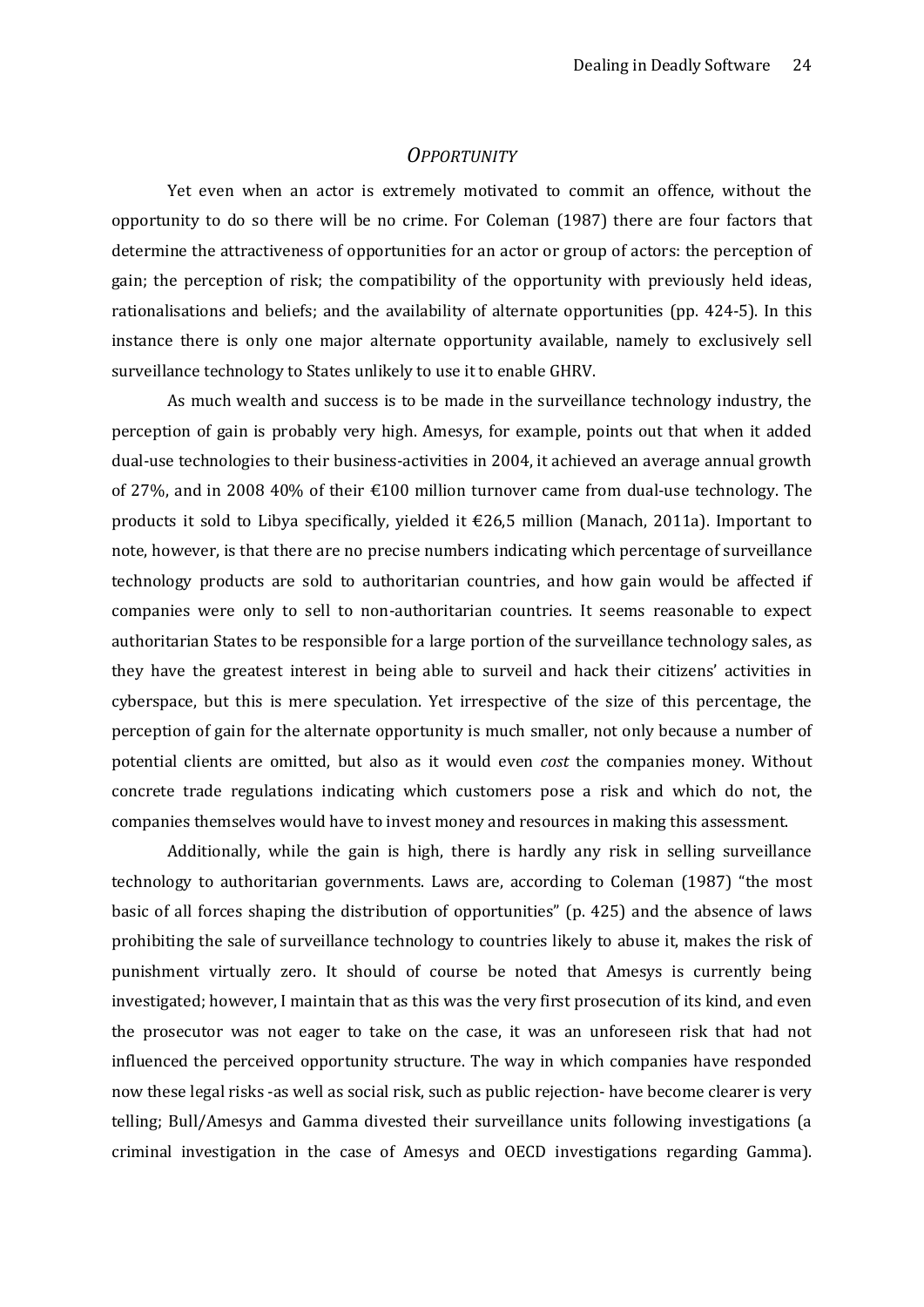Afterwards the sale of surveillance technology was continued by smaller companies, which operated exclusively in the surveillance technology industry. This suggests that the nature of the company is related to the risks it is willing to take; companies that engage in a number of business activities, like Gamma, Amesys and NSN (which had sold its intelligence unit just prior to allegations, according to the company itself partly due to an increased risk of human rights violations), can easily divest their surveillance technology units and focus on other areas when the risks become more pronounced. For companies specialised in surveillance technology, like Area, Trovicor and FinFisher this is not an option, which probably makes them willing to accept higher risks. Additionally, also the type of customers on which a company relies is likely to play a role here. NSN relied on governments, other companies, and consumers to buy its products, while the other companies solely sold to governments and/or businesses. Arguably this made NSN much more vulnerable to public pressure, and thus selling surveillance technology had a higher social risk for it. This could explain why NSN decided to exit the monitoring business; the company itself maintains to have done this primarily for human rights concerns, but this argument is not very convincing as NSN sold Trovicor to Perusa rather than dissolve it, and continued to refer former customers to it. It thus had done nothing to prevent the products it once created from continuing to enable future GHRV, but at the same time it had decreased its own risk, as it is no longer directly involved. Notably, however, the company still suffered public condemnation through journalistic articles and a public boycott *after* it had divested its surveillance unit. Consequently NSN maintained that "as a result of these credible reports [of the use of its products in Iran], Nokia Siemens Networks halted all work related to monitoring centers in Iran in 2009" (NSN, 2010c) and that the issues raised in the Bloomberg News article on its sales with Iran led it to be "the first telecommunications equipment provider to adopt a human rights policy specifically addressing the issues of new technologies and privacy, access to information, and freedom of expression" (NSN, 2011). I found no evidence of companies or non-authoritarian governments putting pressure on corporations to refrain from selling to authoritarian States; rather, democratic and non-democratic governments visit the same ISS conferences to get in contact with surveillance technology companies (ISS World, n.d.), which indicates that democratic governments are doing little to condemn these types of sales.

With the data at hand we cannot know to which extent the opportunity of developing and selling surveillance technology to authoritarian governments is compatible with previously held ideas, rationalisations and beliefs of the individual actors. However, a similar tension as with the normative restraints is likely to apply here, where at the one hand technology is seen as a force of good, while on the other hand people are mostly opposed to doing harm. I think the first mostly prevails here, as the fact that their actions contribute to harm is not something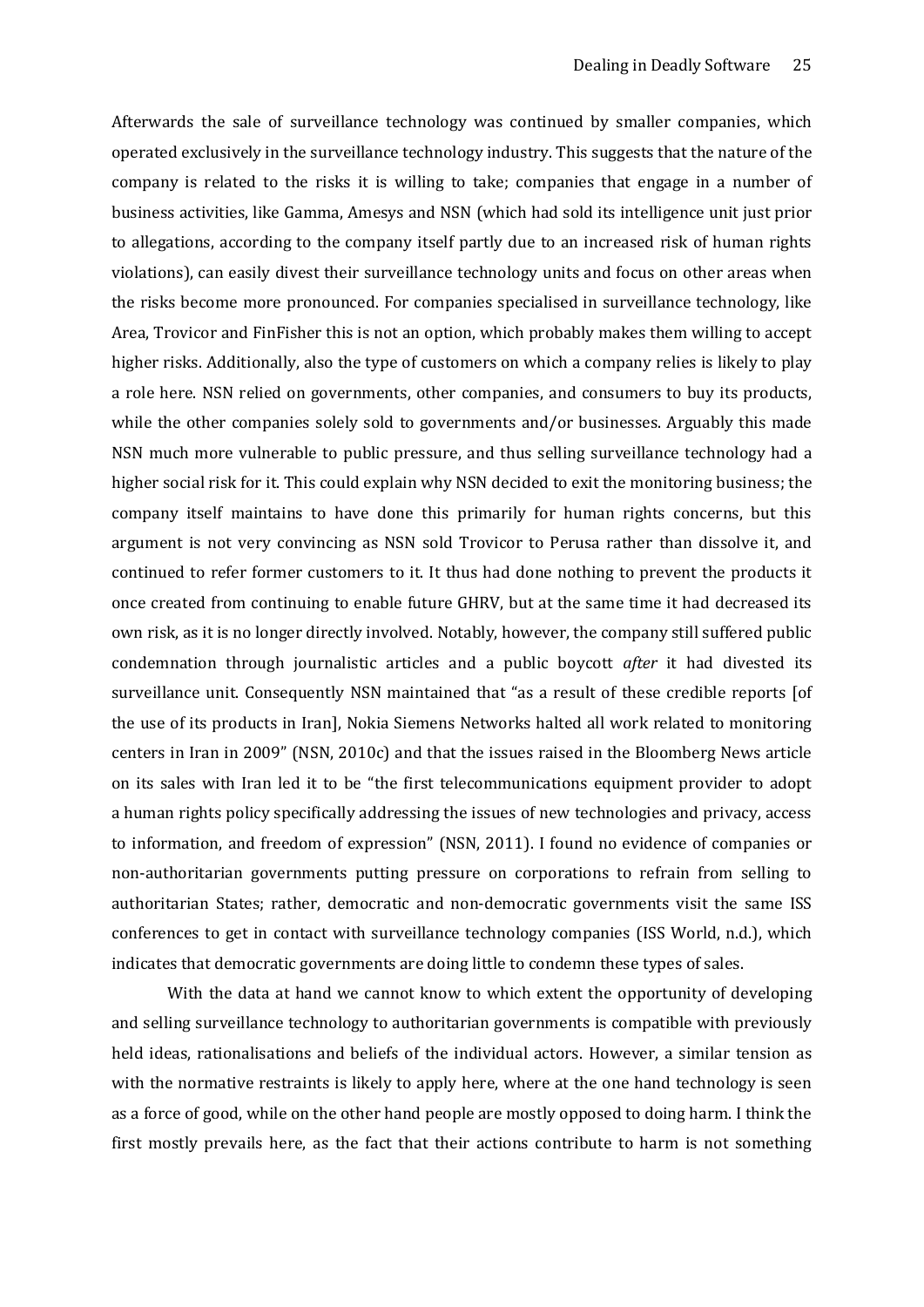employees have to think about, following the emotional and geographic distance between the corporation and the victims (Huisman, 2010, p. 23). When this becomes more visible the opportunity might no longer be compatible with previously held ideas and beliefs. This seems to have been the case for the Area employee who broke confidentiality when he gave an interview regarding the company's sales with Syria (Silver and Elgin, 2011). Although the business with Syria had been ongoing for a while, it was only after the outbreak of the civil war in the country, when the behaviour of the State against its citizens had become more visible, that he decided to give an interview. The changing situation in Syria had also changed the opportunity structure.

# **DISCUSSION & CONCLUSION**

<span id="page-25-0"></span>With the current research I have attempted to explore the etiology of the involvement in GHRV of four companies; Nokia Siemens Networks/Trovicor, FinFisher, Amesys and Area, by answering three questions; *how does the sale of surveillance technology enable GHRV? is selling surveillance technology that is used to enable GHRV crime?* and *how can the involvement of Nokia Siemens Networks/Trovicor, FinFisher, Amesys and Area in GHRV be explained, using Coleman's theory of motivation and opportunity?*

The question *how does the sale of surveillance technology enable GHRV?* was dealt with in the first part of this article. I set out how States, both authoritarian and democratic, have increased their interest in being able to control cyberspace now that is playing an allencompassing role in people's lives. Especially for authoritarian States –known to also have employed far-reaching measures to silence dissenting voices in the past– the stakes to do so are high. Surveillance technology companies have created a variety of products to meet these demands, but have also created products that go beyond the demand and even the imagination of States, and thus have shaped the realm of the possible. Through surveillance technology the identification and surveillance of dissidents has become easier than ever before; entire mobile or online networks can be scanned in order to identify dissidents of whom the government was previously unaware. Moreover, devices (computers or smartphones) of previously identified targets can be hacked, giving access to everything stored on it or done with it, and providing the opportunity to remotely turn on the camera or microphone. However, although surveillance technology enables the identification and surveillance of dissidents, it can also be employed for the identification of criminals, and it thus has a dual use. In contrast to 'regular' dual use technology, however, the technological functionality of surveillance technology remains exactly the same when used for 'normal' or harmful purposes. The difference between the two uses lies rather in the people targeted, which is largely determined by the definition of crime in a country, and the extent to which the State respects human rights.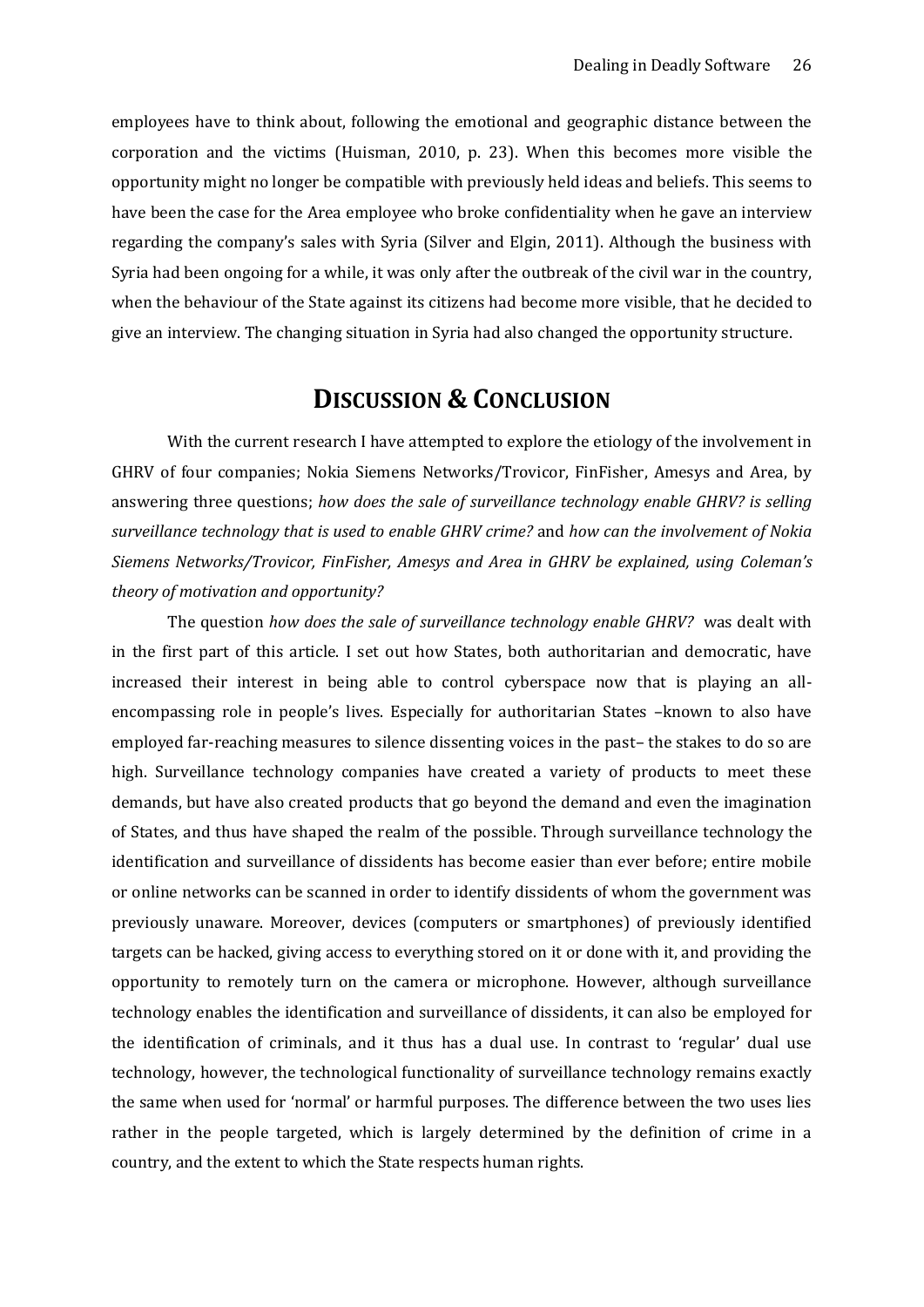In order to answer the second question, *is selling surveillance technology that is used to enable GHRV crime?* I looked at two ways in which it can be regulated; namely by addressing corporate complicity in crimes by others, or by prohibiting the corporate contribution on its own through trade regulations. I further looked at three legal frameworks; international regulations, home-State regulations, and customer-State regulations. I found that the sale of surveillance technology is not adequately regulated at the moment. At the international level there are no regulations regarding (involvement in) GHRV or trade that are directly binding on corporations; this is to be ensured by States. Customer-States, however, do not effectively regulate this, following their clear interest in obtaining these products from the corporations. Home-State regulations are the most far reaching; local laws dealing with corporate complicity in GHRV or international crimes have led to a number of criminal and civil cases against (surveillance technology) corporations, and also trade regulations tend to be more extensive in home-States. However, though home-State regulations are most significant, these also do not adequately address corporate involvement in GHRV at the moment. I have argued, however, that the absence of adequate legal regulations should not exclude these acts from criminological scrutiny, as the use of surveillance technology does cause social harm, and the corporations took a foreseeable risk by selling this.

In the last part of this article I have aimed to explore the question *how can the involvement of Nokia Siemens Networks/Trovicor, FinFisher, Amesys and Area in GHRV be explained, using Coleman's theory of motivation and opportunity?* Coleman maintained that corporate crime occurs as the result of the confluence of appropriate motivation and opportunity. Motivation, according to him, is influenced by two aspects: neutralisation techniques and the culture of competition, of which the latter is restrained by social norms he calls normative restraints. Opportunity, according to Coleman, is determined by four factors; perception of gain, perception of risk, compatibility with previously held ideas, rationalisations and beliefs, and the availability of alternate opportunities. When applying his theory to the four cases I found a number of factors that influenced the companies' motivation and opportunity structure. First, they operate in a climate where much profit can be gained by conducting business with clients likely to use their products to enable GHRV. This increases the attractiveness of the opportunity to become engaged in GHRV, but is also a motivating factor on its own in our capitalist society. Furthermore, the absence of laws also affects both opportunity and motivation; the absence of risk increases the attractiveness of the opportunity, while the intrinsic opposition to breaking the law does not function as a normative restraint to the desire to gain wealth and success. Other types of risks, such as public condemnation, do not strongly influence the perception of risk of the majority of these companies, as they do not sell to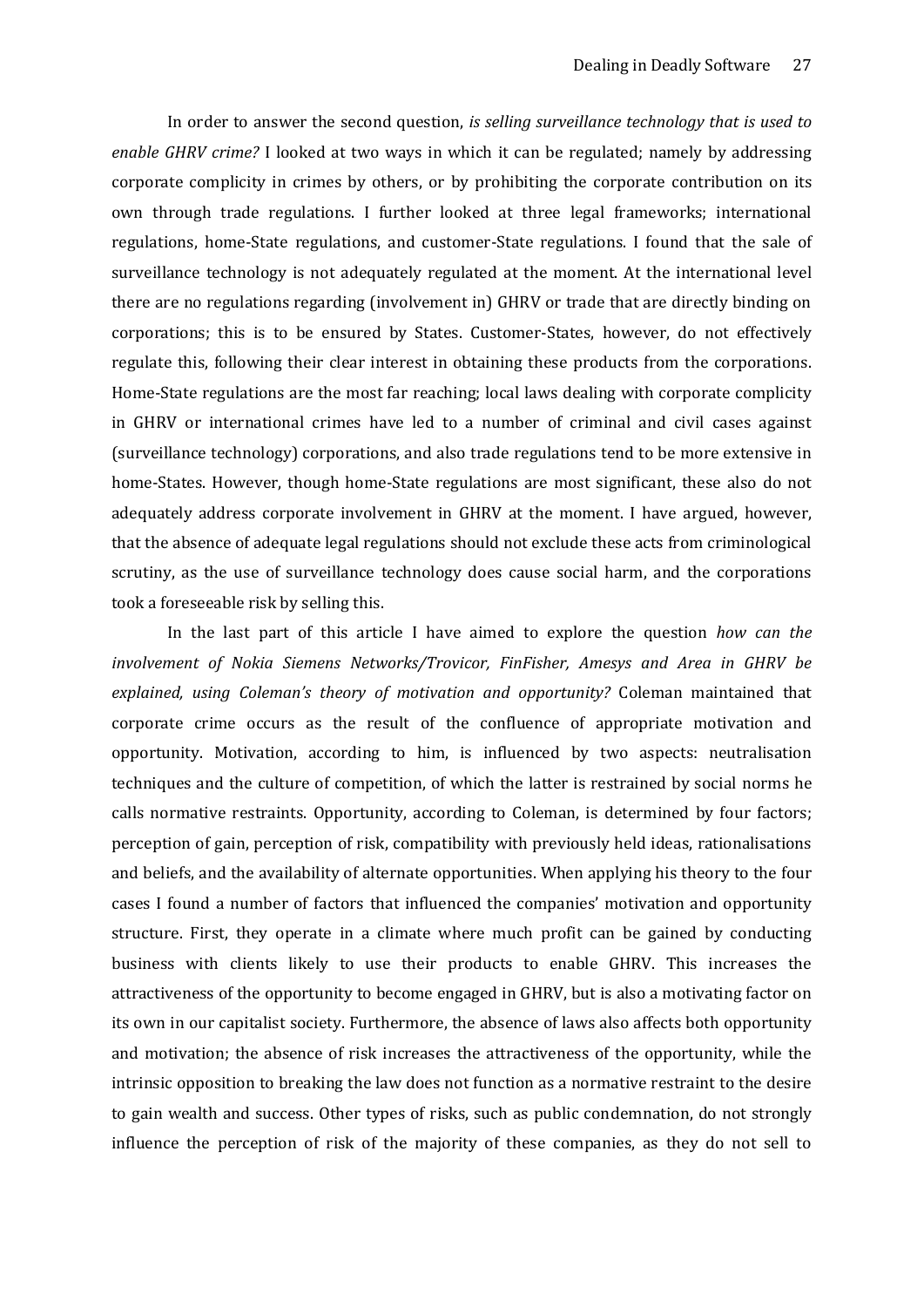consumers but solely to States and other companies (in this regard NSN is an exception). These factors taken together create a situation where there is both initial motivation and opportunity. Neutralisation techniques allow people to engage in GHRV while still maintaining a non-deviant self-image. A number of neutralisation techniques can be identified in the statements of the companies assessed here; firstly, responsibility is often denied and transferred, either to the customer-State, which actually commits the GHRV, to the home-State, which does not legislate, or to the industry as a whole, as 'everyone' does it. Secondly, the companies discussed here 'denied' that there were victims, by maintaining that their products were used to catch criminals rather than dissidents. They further neutralised their behaviour by focussing on the positive effects of technology on democracy and human rights, and by lessening the harm by solely focussing on the violation of the right to privacy or freedom of speech rather than on more serious violations of human rights such as torture or murder.

Coleman's theory mostly fit the cases quite well, except for one aspect; Coleman maintains that the primary motivating force of human behaviour stems from the culture of competition, which makes that people mostly engage in harmful behaviour based on economic self-interest. From the cases it seemed, rather, that many people within these companies are also engaging in this behaviour because they find the work very interesting; the cat and mouse game between dissidents and governments asks for continuous innovation and poses an interesting intellectual challenge to employees. Striving for innovation and technical perfection is also put forward as an alternative motivational force by van Baar and Huisman (2012) in their study of Topf & Söhne, the corporation that build the ovens used by the Nazis in the Holocaust; although a difference is that in their case study the motivational factor to strive for better products originated in the internal competition *within* the company –a desire of the engineers to design better ovens than their colleagues- while here the surveillance technology companies' strive for innovation originates from the challenge posed by aiming to outwit the mice. With regards to Coleman's theory, I would argue that it is too simplistic to reduce human behaviour to one primary motivating force. It seems more likely that a number of motivating forces exist, including the culture of competition, as well as a desire to engage in work that is intellectually challenging and to strive for innovation and technical perfection. Depending on the context different motivating forces might be more influential. Following this reasoning it is unsurprising that the culture of competition is the most prevalent motivating force for 'regular' corporate crime, as corporations normally work out of an economic interest, and it is mostly quite clear that a violation of the laws leads to an increase of gain (or reduction of losses). This link is less clear in cases of corporate-facilitated State crime, primarily because the behaviour is not obviously 'crime.' The absence of clear laws, paired with the large emotional and geographical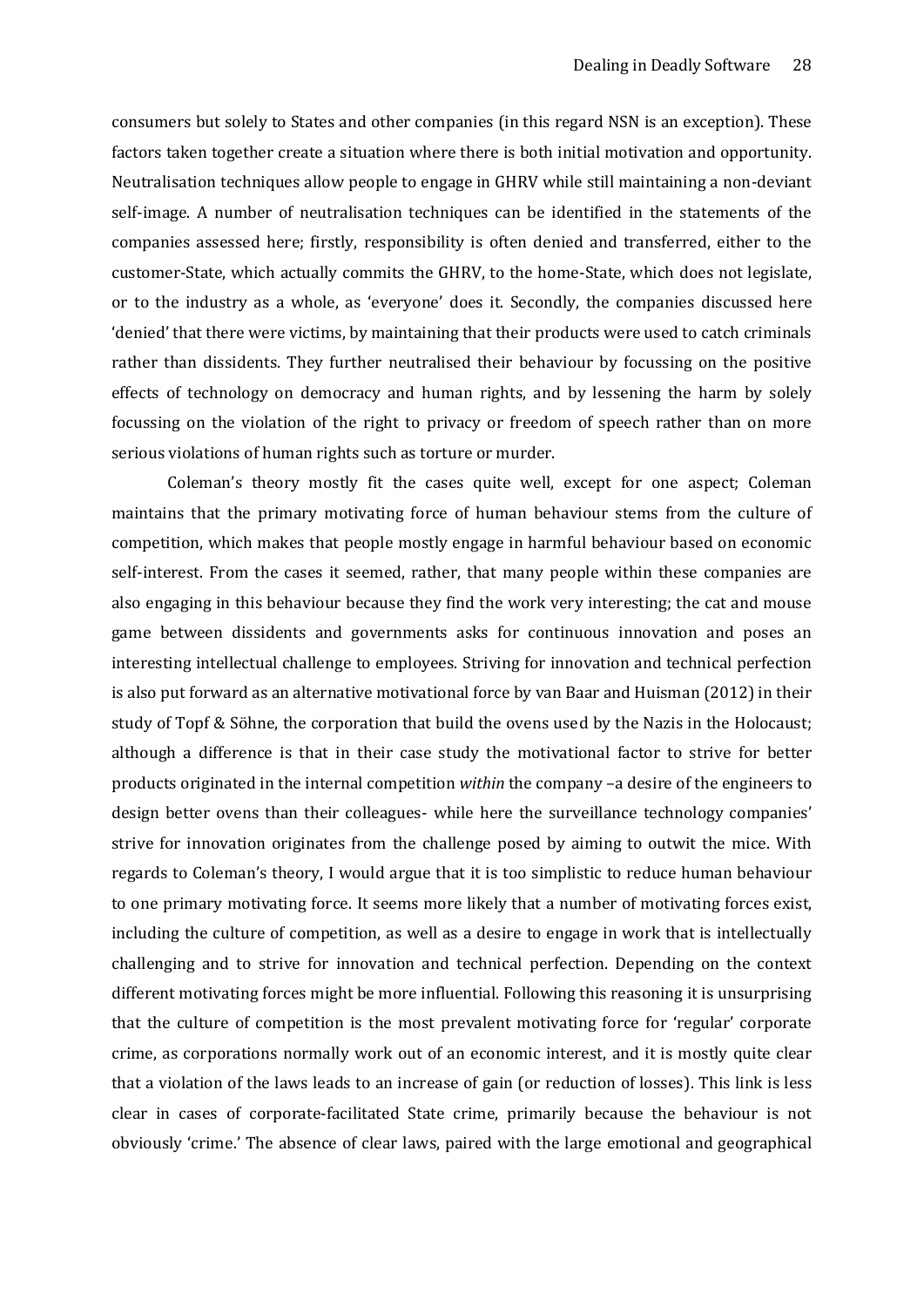distance between corporate employees and the victims, and a corporate focus on achieving technical possibilities rather than viewing technology as a means to an end, enables employees not to have to think of the consequences of their acts; which, to relate it to Bauman (1989), replaces their moral responsibility for a technical responsibility. In such a context, I would argue, an initial desire for intellectually challenging work, and a strive for innovation and technical perfection, is a significant motivating factor.

An aspect very prevalent in both the motivations and opportunities structure is the absence of laws. Arguably the adoption of clearer regulations regarding corporate involvement in GHRV or trade in surveillance technology by home-States might lead to a deduction in the prevalence of this conduct; as it would decrease the attractiveness of the opportunity, and constrain the motivation. However, considering the fast-changing nature of technology, the dual-use of the products and the international character of the involvement, creating adequate legal regulations will be extremely difficult, if not impossible. A less far-reaching approach might be to adopt very detailed guidelines (either internationally or nationally) which include country specific information, intended to help corporations to assess the human rights situation in customer-States. This would at least make it easier for companies *wanting* to avoid selling to customers likely to use it for GHRV, as they currently have to make this assessment themselves. Of course, as the current behaviour results from a combination of factors, it is unlikely that regulations or guidelines would prevent the sale of surveillance technology to authoritarian States altogether, but it might become less widespread than it is now. Additionally, a greater societal focus on the harms caused by selling these products, for example through journalistic or NGO initiatives, could also decrease the prevalence of these activities. According to NSN this played a role in its decision to halt all work relating to monitoring centres in Iran, and adopt a human rights policy. It is likely, however, that only companies relying on 'regular' consumers are receptive of this type of pressure, while many surveillance technology companies exclusively sell to States or States and other companies. Public attention or pressure can also have other effects; it decreases the emotional distance between corporate employees and the victims, which might reduce the prevalence as well, as it makes it more difficult to employ neutralisation techniques such as blaming the victim, increases the importance of certain normative restraints as it becomes clearer that norms are violated, and decreases the compatibility of the opportunity with previously held ideas, rationalisations and beliefs. Arguably this happened when the civil war in Syria broke out and reporting on the country's treatment of dissidents increased, and an Area employee decided to break confidentiality and give an interview.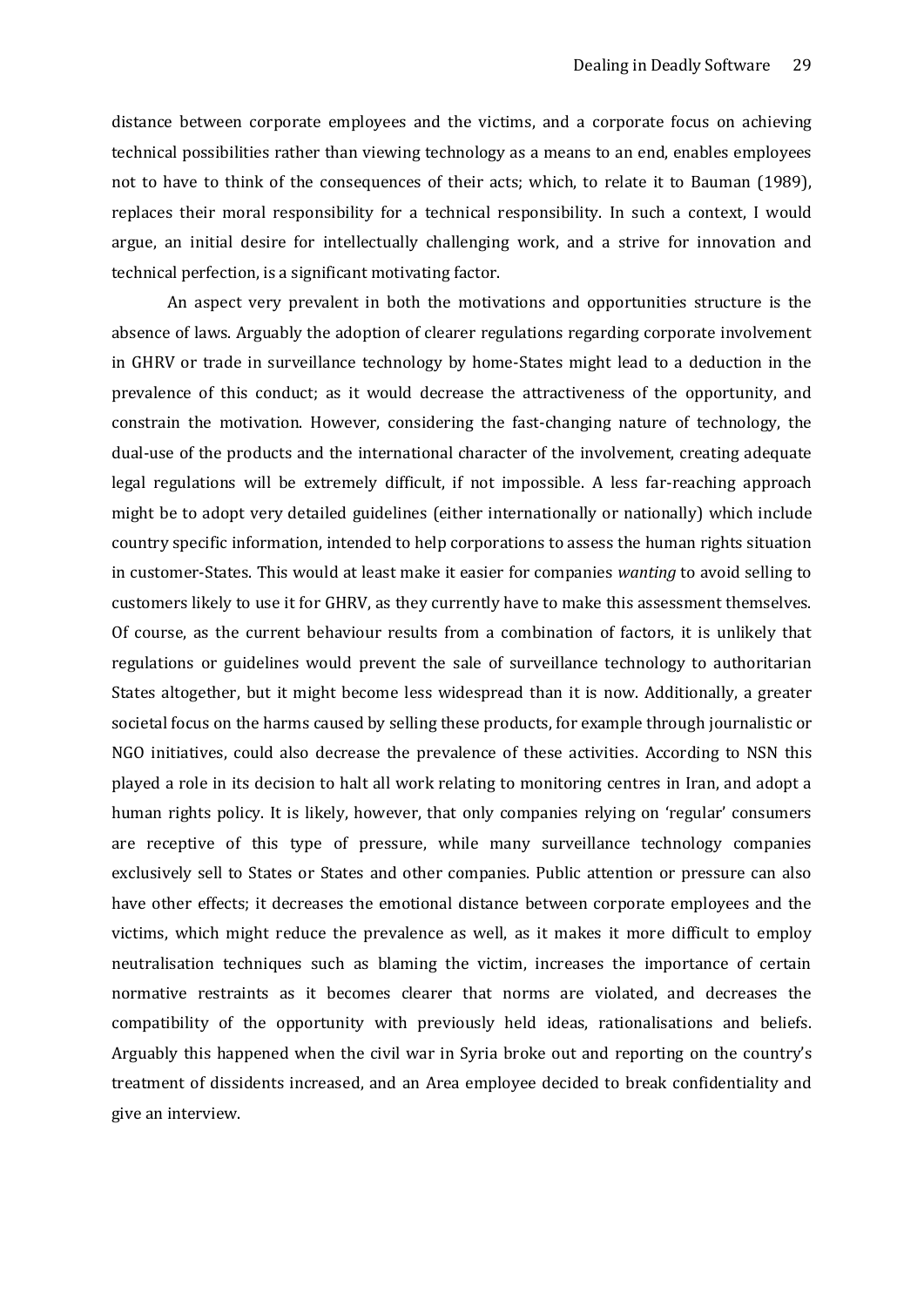Nonetheless, it should be kept in mind that the generalizability of my conclusions is limited following the small-scale of the research and the use of purposive sampling. It would be interesting to have further research into the etiology of surveillance technology companies, which ideally also includes interviews with the employees, although it is unlikely that the corporations will welcome data collection. Hopefully the criminal investigations into Amesys will make data accessible that otherwise would have remained confidential. It should also be kept in mind that Coleman's theory assumes that white-collar criminals do not differ in their biological makeup or socialisation. It would be interesting to have further research focussing on whether this is actually the case. In other fields of criminology research it has been found that while it was long assumed that a certain organisational culture was criminogenic, and thus caused the antisocial behaviour of the employees, this relation was actually spurious, with people predisposed for delinquent behaviour applying for those jobs. Apel and Paternoster (2009) show this in a case study of the relationship between youth employment and delinquency, and argue that "disentangling causation from selection should be a research priority for the study of white-collar crime" (p. 15). A process of self-selection could be an (additional) explanatory factor here, as it might be that people more inclined to become engaged in GHRV are more likely to apply for a job in the surveillance technology business rather than in another technology business. Additionally, further research into the extent to which the intellectual challenge of the work and the strive for technical perfection is a motivational force, both in surveillance technology companies or in other instances of corporate-facilitated State crime, might lead to a better understanding of the etiology of corporate involvement in GHRV.

# <span id="page-29-0"></span>**REFERENCES**

Amesys (2008). *From lawful to massive interception: Aggregation of sources.* Retrieved from: https://wikileaks.org/spyfiles/files/0/21\_200810-ISS-PRG-AMESYS.pdf

Amesys (2009). *Eagle Glint operator manual.* Retrieved from: https://www.wikileaks.org/spyfiles/files/0/99\_AMESYS-EAGLE-GLINT-Operator\_Manual.pdf

Amesys (n.d.). Official website: http://www.amesys.fr/index.php/

Apel, R., & Paternoster, R. (2009). Understanding "criminogenic" corporate culture: What whitecollar crime researchers can learn from studies of the adolescent employment-crime relationship. In: S. S. Simpson, D. Weisburd (eds.), *The criminology of white-collar crime*  (pp. 15-33). New York: Springer.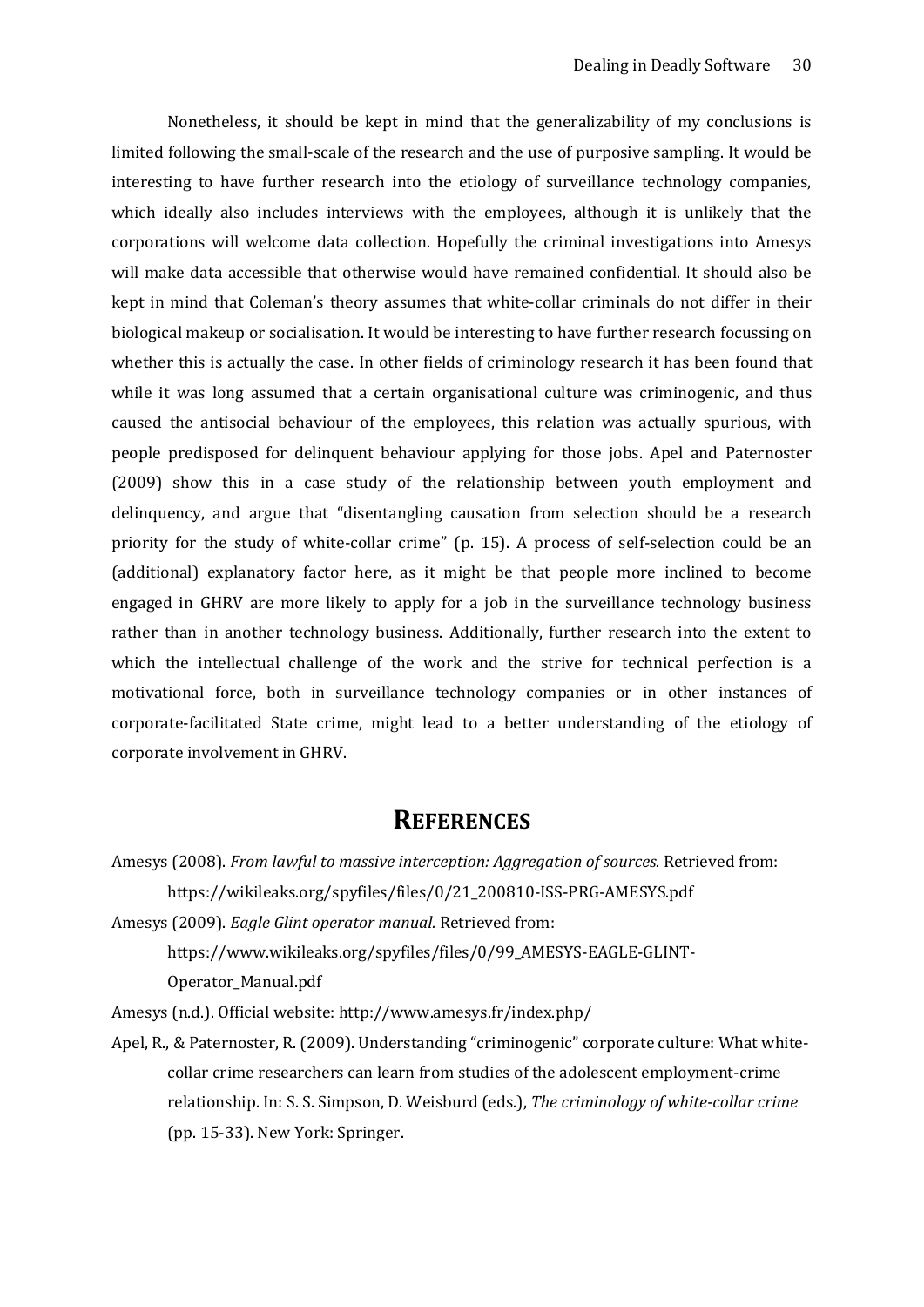Area S.p.A. (2010, March 3). *Ethics Code.* Retrieved from its website: http://www.area.it/wpcontent/uploads/2013/01/CodeOfEthics.pdf

Area S.p.A. (2012). Official website: http://www.area.it/

- Bauman, Z. (1989). *Modernity and the holocaust.* Cambridge: Polity Press.
- Bull (2010, October). *A comprehensive security offering to tackle ever-changing and varied threats.* Bull Direct n. 48 [company newsletter]. Retrieved from: http://www.bull.hu/adatok/bulldirect\_no48\_2010\_10\_eng.pdf

Bull (2011, September 1). *Amesys press release.* Retrieved from: http://www.wcm.bull.com/internet/pr/new\_rend.jsp?DocId=673289&lang=en

- Bull (2012, March 8). *Bull Group signs exclusive agreement with a view of selling the activities relating to the Eagle software system of its subsidiary Amesys.* Retrieved from: http://www.wcm.bull.com/internet/pr/new\_rend.jsp?DocId=718165&lang=en
- Brown, I., & Korff, D. (2012). *Digital freedoms in international law: Practical steps to protect human rights online.* Retrieved from the Global Network Initiative: http://globalnetworkinitiative.org/content/digital-freedoms-international-law-0
- Buse, U., & Rosenbach, M. (2011, December 8). The transparent state enemy: Western surveillance technology in the hands of despots. *Der Spiegel.* Retrieved from: http://www.spiegel.de/
- Business and Human Rights Resource Centre (2011, November, 30). *Area response to Human Rights First article re surveillance technology and oppressive regimes.* Retrieved from: http://www.business-humanrights.org/media/documents/area-response-resurveillance-technology-oppressive-regimes-30-nov-2011.doc
- Cohn, C., Timm, T., & York, J. C. (2012). *Human rights and technology sales: How corporations can avoid assisting repressive regimes.* Retrieved from the Electronic Frontier Foundation: https://www.eff.org/files/filenode/human-rights-technology-sales.pdf
- Coleman, J. W. (1987). Toward an integrated theory of white-collar crime. *American Journal of Sociology, 93*(2), 406-439.
- Council Regulation (EC) 36/2012, concerning restrictive measures in view of the situation in Syria. OJ L16/1.
- Council Regulation (EC) 264/2012, amending Regulation (EU) No 359/2011 concerning restrictive measures directed against certain persons, entities and bodies in view of the situation in Iran. OJ L87/26.
- Deibert, R., & Rohozinski, R. (2012). Contesting cyberspace and the coming crisis of authority. In: R. Deibert, R. Rohozinski, J. Palfrey & J. Zittrain (Eds.), *Access contested: Security, identity and resistance in Asian cyberspace* (pp. 21-42). Cambridge, MA: MIT Press.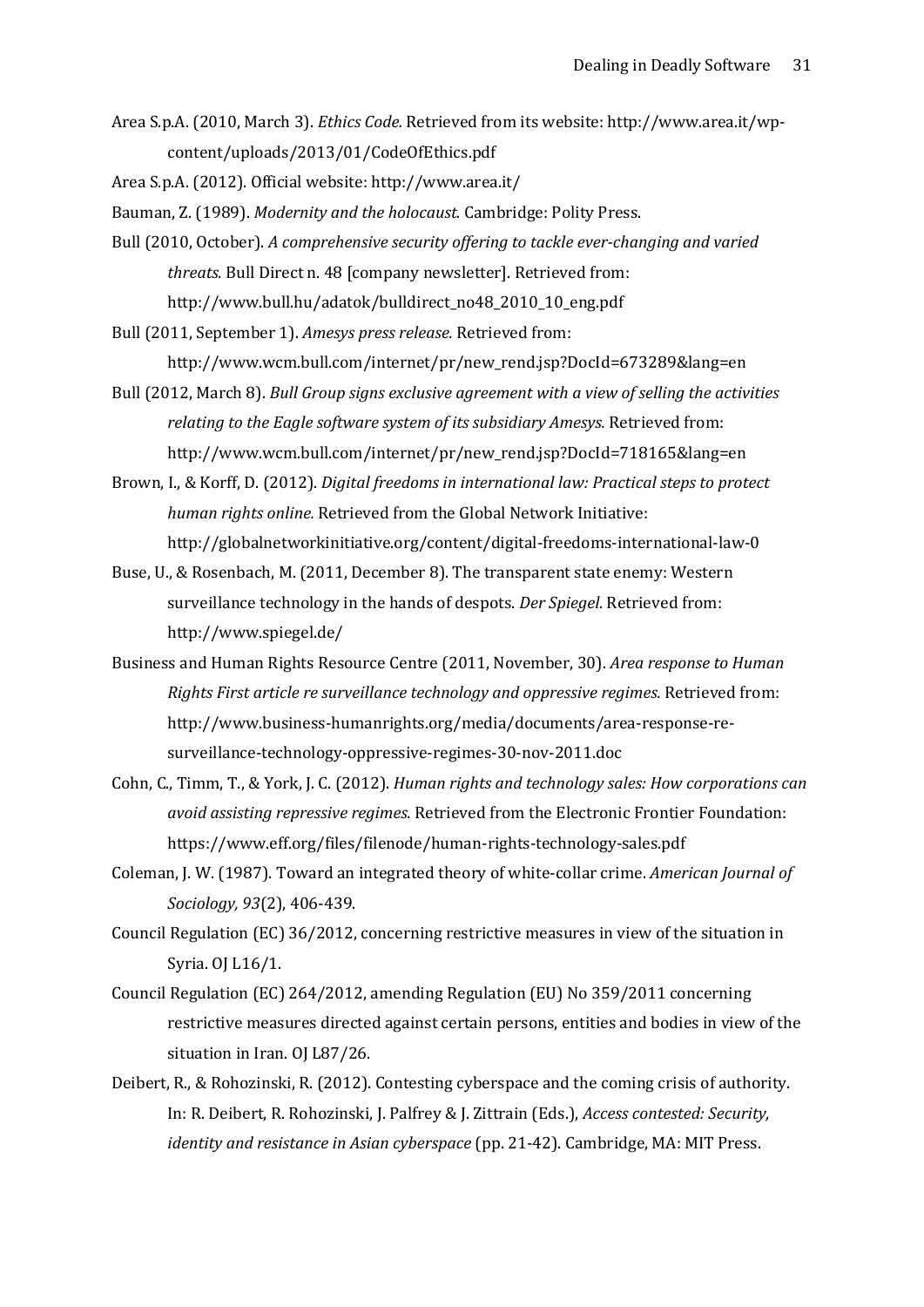- Deibert, R., Palfrey, J., Rohozinski, R., & Zittrain, J. (2012). Access contested: Toward the fourth phase of cyberspace controls. In: R. Deibert, R. Rohozinski, J. Palfrey & J. Zittrain (Eds.), *Access contested: Security, identity and resistance in Asian cyberspace* (pp. 3-20). Cambridge, MA: MIT Press.
- Doe I et al. v. Cisco Systems, Inc. et al., No. 5:11-cv-02449-JF-PSG, U.S. California Northern District Court.
- Du Daobin, et al. v. Cisco Systems, Inc. et al., No. 8:11-cv-01538-PJM, U.S. Maryland District Court.
- Elgin, B., & Silver, V. (2011, November 4). Syria crackdown gets Italy firm's aid with U.S.-Europe spy gear. *Bloomberg News.* Retrieved from: http://www.bloomberg.com/
- Executive Order 13628 (2012, October 9), authorizing the implementation of certain sanctions set forth in the Iran Threat Reduction and Syria Human Rights Act of 2012 and Additional Sanctions With Respect to Iran. Federal Register 77/198.
- European Parliament (2012) Resolution on a digital freedom strategy in EU foreign policy. P7\_TA-PROV(2012)0470
- Farivar, C. (2010, November 18). Nokia Siemens lawsuit dropped by Iranian plaintiffs. *Deutsche Welle.* Retrieved from: http://www.dw.de/
- FIDH (2013, January 15). *Amesys case: The investigation chamber green lights the investigative proceedings on the sale of surveillance equipment by Amesys to the Khadafi regime.*  Retrieved from: http://www.fidh.org/
- FinFisher (2014). Official website: http://www.finfisher.com/
- FinFisher (n.d.). *FinFisher: Governmental IT intrusion and remote monitoring solutions.*  Presentation available at: http://info.publicintelligence.net/Gamma-FinFisher.pdf
- Fuchs, C. (2013). Societal and ideological impacts of deep packet inspection internet surveillance. *Information, Communication & Society, 16*(8), 1328-1359.
- Gallagher, R. (2011, November 1). Governments turn to hacking techniques for surveillance of citizens. *The Guardian.* Retrieved from: http://www.theguardian.com/
- Gobert, J. & Punch, M. (2003). *Rethinking corporate crime.* London: Butterworths.
- Greenberg, A. (2010, October 15). Nokia Siemens denies lingering ties to Iran surveillance. *Forbes.* Retrieved from: http://www.forbes.com/
- Huisman, W. (2010). *Business as usual? Corporate involvement in international crimes.* The Hague: Eleven International Publishing.
- ISS World (n.d.). Official website: http://www.issworldtraining.com/index.html
- International Commission of Jurists (2008). *Report of the ICJ Expert Legal Panel on corporate complicity in international crimes: Corporate complicity & legal accountability. Volume 1:*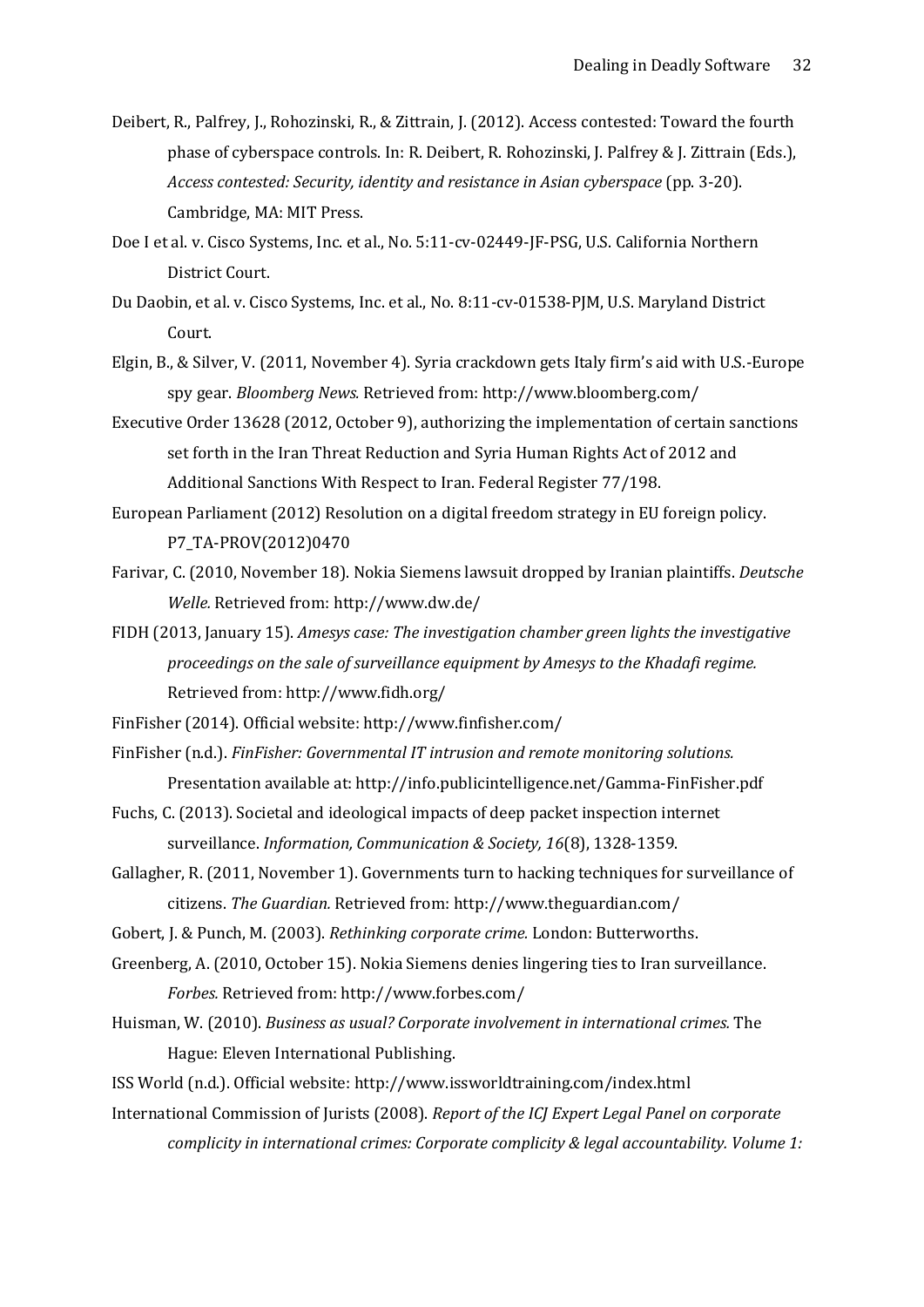*Facing the facts and charting a legal path.* Retrieved from:

http://www.refworld.org/docid/4a78418c2.html

- Katz, E. (2010, October 13). Holding Nokia responsible for surveillig dissidents in Iran. *Electronic Frontier Foundation.* Retrieved from: http://www.eff.org/
- Knight, B. (2012, September, 19). German spyware business supports dictators. *Deutsche Welle.*  Retrieved from: http://www.dw.de/
- Kauzlarich, D., Kramer, R. C., Smith, B. (1992). Toward the study of governmental crime: Nuclear weapons, foreign intervention, and international law. *Humanity and Society,* 16(4), 543- 563.
- Kauzlarich, D., & Kramer, R. C. (1998). *Crimes of the American nuclear state: At home and abroad*. Boston: Northeastern University Press.
- Kramer, R. C., Michalowski, R. J., & Kauzlarich, D. (2002). The origins and development of the concept and theory of state-corporate crime. *Crime & Delinquency,* 48(2), 263-282.
- Lange, S. (2014). The end of social media revolutions. *The Fletcher Forum, 38*(1), 47-68.
- MacKinnon, R. (2012). Corporate accountability in networked Asia. In: R. Deibert, R. Rohozinski, J. Palfrey & J. Zittrain (Eds.), *Access contested: Security, identity and resistance in Asian cyberspace* (pp. 195-216). Cambridge, MA: MIT Press.
- Manach, J. M. (2011a, October 13). Doing business with Gaddafi: Making millions and risking lives. *OWNI.* Retrieved from: http://www.owni.eu/
- Manach, J. M. (2011b, December 1). Spyfiles: Revelations of a billion dollar mass surveillance industry. *OWNI.* Retrieved from: http://www.owni.eu/
- Marquis-Boire, M., Marczak, B., Guarnieri, C., & Scott-Railton, J. (2013). *For their eyes only: The commercialization of digital spying.* Retrieved from Citizen Lab: https://citizenlab.org/2013/04/for-their-eyes-only-2/
- Matthews R. A. (2006). Ordinary business in Nazi Germany. In: R. J. Michalowski & R. C. Kramer (Eds.), *State–corporate crime: Wrongdoing at the intersection of business and government* (pp. 116–33). New Brunswick: Rutgers University Press
- Maurer, T., Omanovic, E., & Wagner, B. (2014). Uncontrolled global surveillance. *New America Foundation, Digitale Gesellschaft, & Privacy International.* Retrieved from: http://newamerica.net/
- McVeigh, K. (2011, April 28). British firm offered spying software to Egyptian regime. *The Guardian.* Retrieved from: http://www.theguardian.com/
- Morozov, E. (2011). *The net delusion: How not to liberate the world.* London: Penguin Books.
- Nokia Siemens Networks (2010a, June 2). *Statement to the public hearing on new information technologies and human rights.* Retrieved from its website: http://nsn.com/news-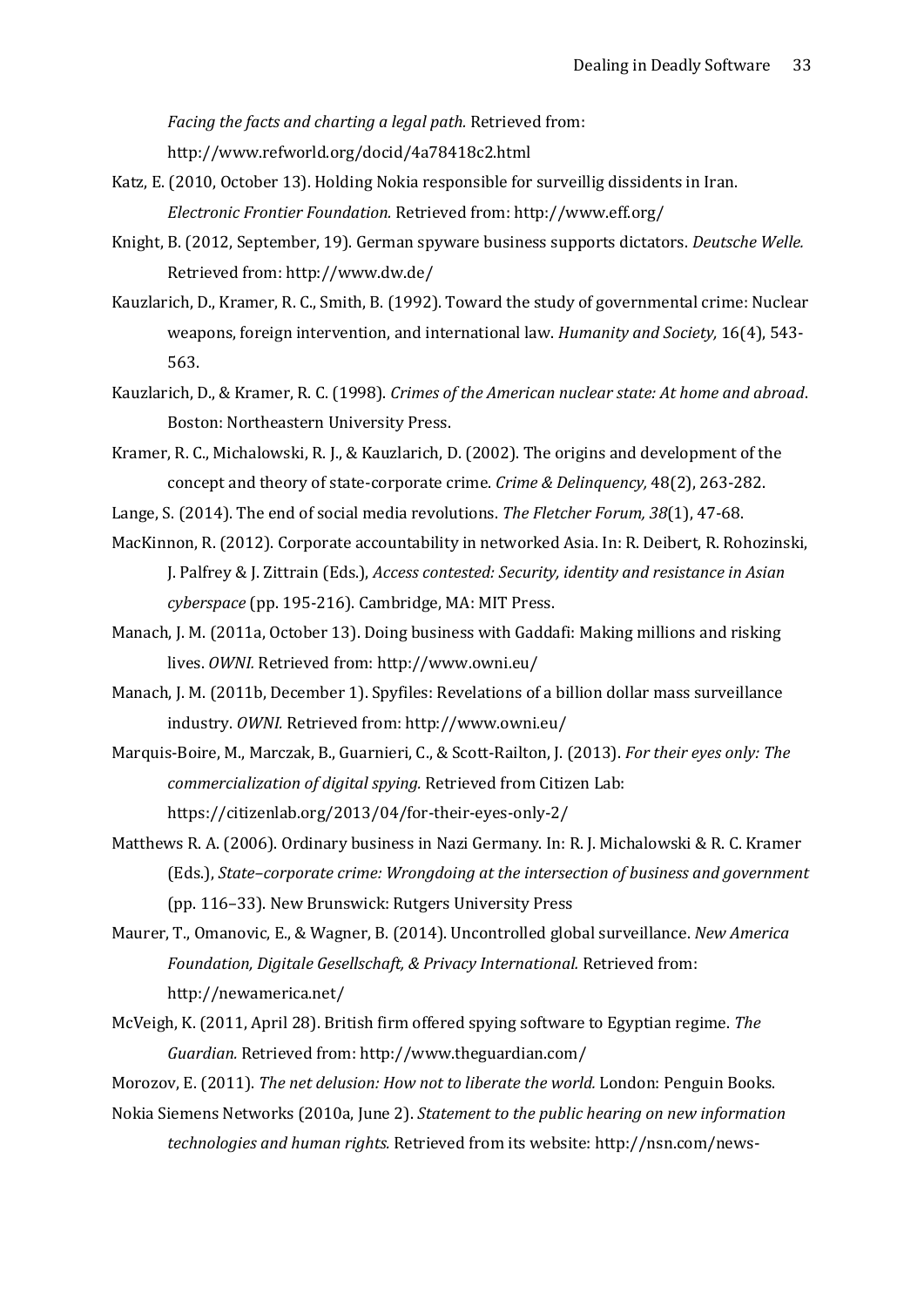events/press-room/statement-to-the-public-hearing-on-new-information-technologiesand-human-rights

- Nokia Siemens Networks (2010b, August 20). *Update: Response to the lawsuit filed by Isa and Mehdi Saharkhiz against Nokia Siemens Networks.* Press Statement retrieved from: http://nsn.com/news-events/press-room/statement-to-activist-sues-nokia-siemensnetworks
- Nokia Siemens Networks (2010c, September 28). *Clarifcation on Nokia Siemens Networks' business in Iran.* Press Statement retrieved from: http://nsn.com/news-events/pressroom/clarification-on-nokia-siemens-networks-business-in-iran
- Nokia Siemens Networks (2011, August 23). *Telecoms and human rights.* Press Statement retrieved from: http://nsn.com/news-events/press-room/statements/telecoms-andhuman-rights
- Nokia Solutions and Networks (2013a). *Code of Conduct.* Retrieved from its website: http://nsn.com/about-us/sustainability/our-approach/code-of-conduct
- Nokia Solutions and Networks (2013b). *Human rights policy.* Retrieved from its website: http://nsn.com/about-us/sustainability/ethics-and-human-rights
- Nokia Solutions and Networks (2014). Official website: http://www.nsn.com/
- Privacy International (2013, February 3). *Briefing note on OECD complaints against Gamma International and Trovicor in the UK and Germany.* Retrieved from: https://www.privacyinternational.org/sites/privacyinternational.org/files/downloads/ press-releases/2013\_02\_01\_oecd\_briefing\_note.pdf
- Reporters Without Borders (2013). *Enemies of the internet: 2013 report.* Retrieved from: http://surveillance.rsf.org/en/wp-content/uploads/sites/2/2013/03/enemies-of-theinternet\_2013.pdf
- Rhoads, C., & Chao, L. (2009, June 22). Iran's web spying aided by Western technology: European gear used in vast effort to monitor communications. *The Wall Street Journal.*  Retrieved from: http://online.wsj.com

*Rome Statute of the International Criminal Court* (amended 2010).

- Rothe, D. L., & Mullins, C. W. (2009). Toward a criminology of international criminal law: An integrated theory of international criminal violations. International Journal of Comparative and Applied Criminal Justice, 33(1), 97-118.
- Ruggie, J. (2011, March 21). Guiding Principles on Business and Human Rights: Implementing the United Nations "Protect, Respect and Remedy" Framework. UN Human Rights Council A/HRC/17/31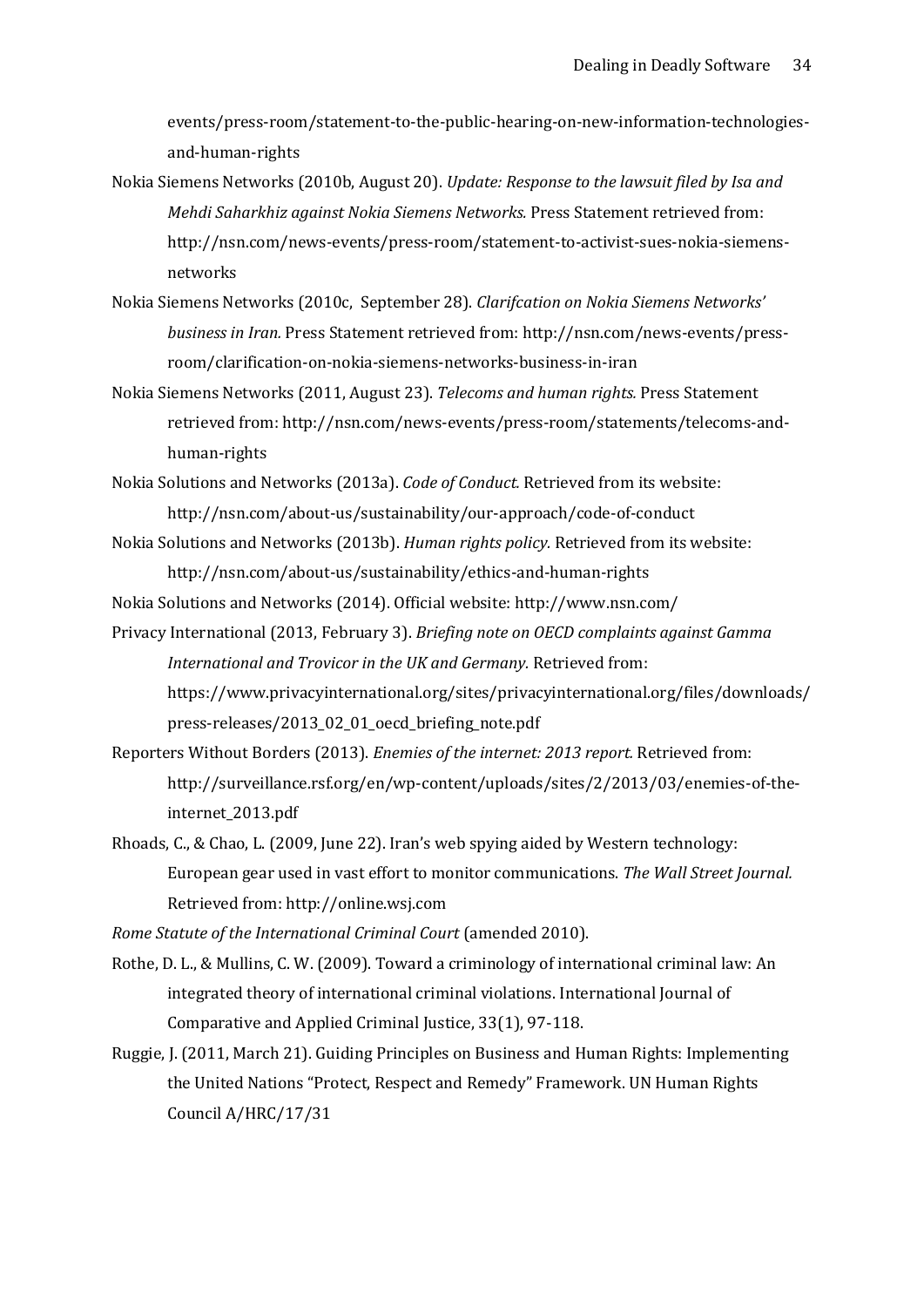- Saharkhiz, et al. v. Nokia Corporation, et al., No. 1:10-cv-912-AJT-TRJ, U.S. Virginia Eastern District Court.
- Salies, S. (n.d.). LinkedIn account: https://www.linkedin.com/pub/st%C3%A9phanesalies/9/45b/703 (accessed 26 June 2014).
- Satter, R. (2013, March 13). Researchers find German-made spyware across globe. *R&D.*  Retrieved from: http://www.rdmag.com/
- Schaake, M. (2013, May 5). *In defense of digital freedom.* Retrieved from her own website: http://www.marietjeschaake.eu/2013/05/in-defence-of-digital-freedom/
- Schwendinger, H., & Schwendinger, J. (1970). Defenders of order or guardians of human rights. *Issues in Criminology*, 5(2), 123-157.
- Silver, V., & Elgin, B. (2011, November 9). Area SpA may exit Syrian monitoring project. *Bloomberg News.* Retrieved from: http://www.bloomberg.com/
- Silver, V. (2011, November 28). Italian firm said to exit Syrian monitoring project. *Bloomberg News.* Retrieved from: http://www.bloomberg.com/
- Silver, V. (2012, November 9). MJM as personified evil says spyware saves lives not kills them. *Bloomberg News.* Retrieved from: http://www.bloomberg.com/
- Sykes, G. M., & Matza, D. (1957). Techniques of neutralization: A theory of delinquency. *American Sociological Review*, 664-670.
- Timm, T. (2012, February 21). Spy tech companies & their authoritarian customers, part II: Trovicor and Area SpA. *Electronic Frontier Foundation.* Retrieved from: http://www.eff.org/
- Trovicor (2012a). *Jahresabschluss zum geschäftsjahr vom 01.01.2010 bis zum 31.12.2010.*  Retrieved from: http://buggedplanet.info/images/d/de/TROVICOR-20101231.pdf
- Trovicor (2012b). *Paris expo flyer.* Retrieved from: http://www.wikileaks.org/spyfiles/docs/TROVICOR-2012-PariExpo-en.pdf
- Trovicor (2013). *Code of Business conduct.* Retrieved from its website: http://www.trovicor.com/
- Trovicor (n.d.). Official website: http://www.trovicor.com/
- United Kingdom National Contact Point (2013, June). *Initial assessment by the UK National Contact Point for the OECD guidelines for multinational enterprises: Complaint from Privacy International and Others against Gamma International UK Ltd.* Retrieved from: https://www.gov.uk/government/uploads/system/uploads/attachment\_data/file/208 112/bis-13-947-complaint-from-privacy-international-and-others-against-gammainternational-uk-ltd.pdf